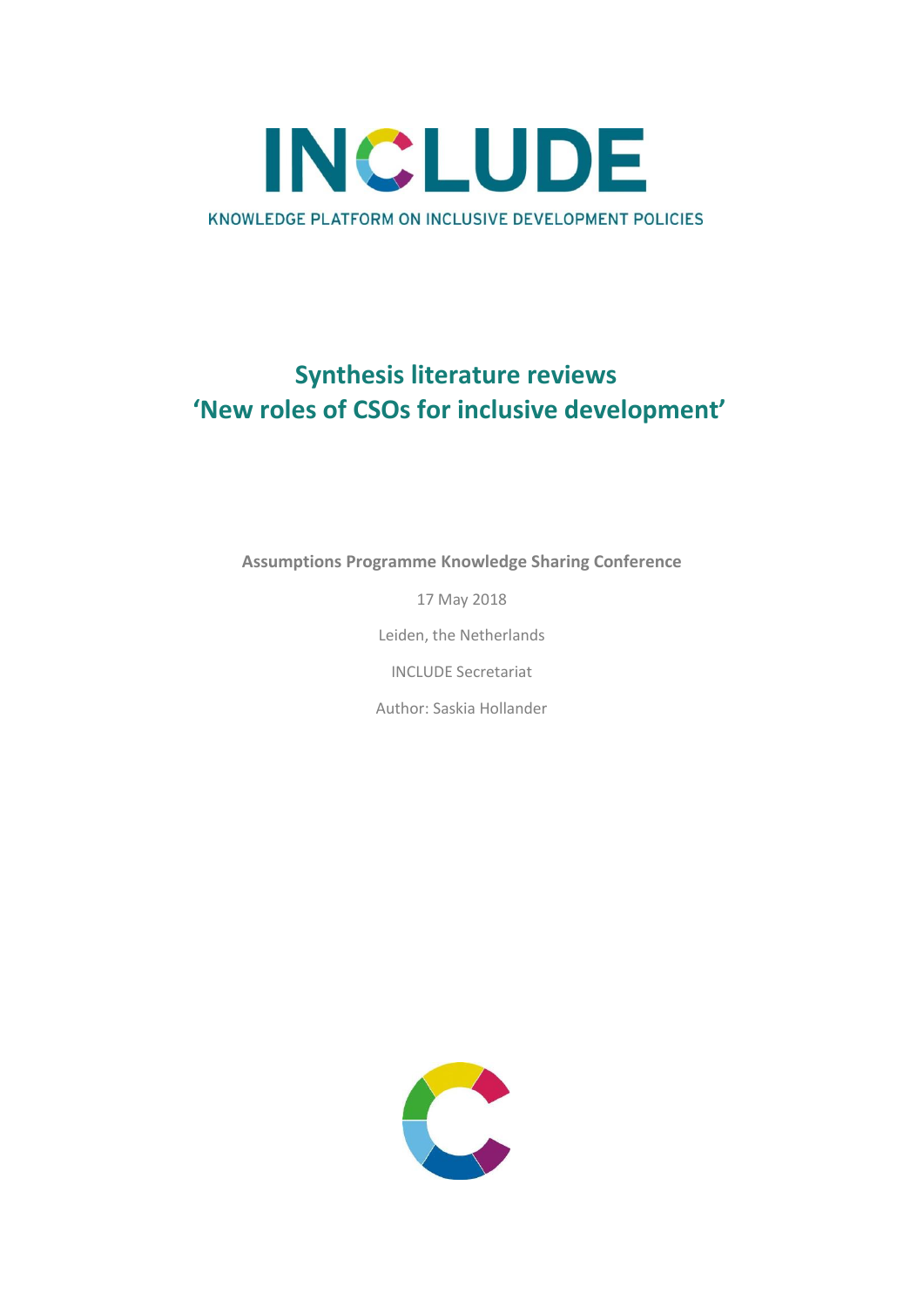## **Contents**

| 2.6 Collaborations with state authorities, Northern NGOs and the private sector  13 |
|-------------------------------------------------------------------------------------|
|                                                                                     |
|                                                                                     |
|                                                                                     |
|                                                                                     |
|                                                                                     |
|                                                                                     |
|                                                                                     |
|                                                                                     |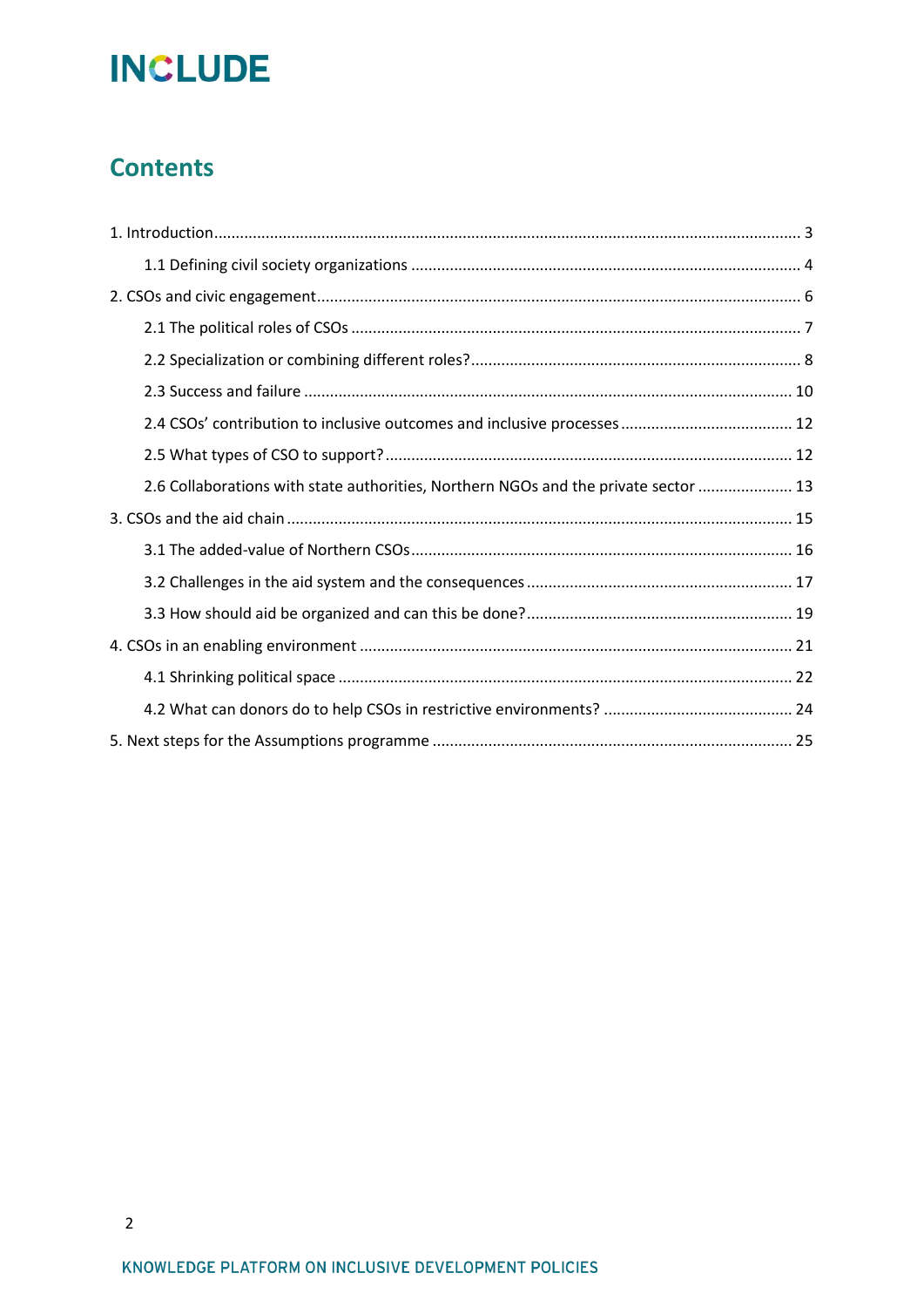

Synthesis report May 2018 Saskia Hollander

## **Synthesis literature reviews 'New roles of CSOs for inclusive development'**

## <span id="page-2-0"></span>**1. Introduction**

The *New Roles of CSOs for inclusive Development Programme* (hereafter referred to as the Assumptions programme), launched by NWO-WOTRO and the Dutch Ministry of Foreign Affairs (MFA) in June 2017, investigates the assumptions underlying [the civil society policy framework](https://www.government.nl/documents/regulations/2014/05/13/policy-framework-dialogue-and-dissent)  ['Dialogue & Dissent'](https://www.government.nl/documents/regulations/2014/05/13/policy-framework-dialogue-and-dissent) (D&D) of the Dutch MFA. The aim of D&D is to contribute to sustainable inclusive development and fight against poverty and injustice by promoting the political roles of civil society organizations (CSOs). Currently, the Assumptions programme, also aimed at informing the MFA's future D&D framework, consists of six research projects which fall within the three themes of the programme: 1) CSOs and civic engagement, 2) CSOs and the aid chain and 3) CSOs in an enabling environment (see box 1). These six projects will be completed in 2019 and focus on four countries in particular: Kenya, Ethiopia, Ukraine and India. In addition, in July 2018 a [second call for proposals](https://www.nwo.nl/en/documents/wotro/assumptions---call-for-proposals) was launched, which specifically invites research related to the third theme 'CSOs in an enabling environment' and broadens the geographical spread of the programme.

### **Box 1. Research projects: new roles of CSOs for inclusive development**

| 1. CSOs and civic engagement                                                     |
|----------------------------------------------------------------------------------|
| Civil society engagement with land rights advocacy in Kenya: what roles to play? |
| Principal researcher: <b>Spierenburg</b> . Summary of literature review here.    |
| Civil society advocacy collaborations in India<br>$\bullet$                      |
| Principal researcher: Van Wessel. Summary of literature review here.             |
| CBOs within the official development aid system in Kenya<br>$\bullet$            |
| Principal researcher: <b>Nencel</b> . Summary of literature review here.         |
| Civil society against corruption in Ukraine<br>$\bullet$                         |
| Principal researcher: Bader. Summary of literature review here.                  |
|                                                                                  |
| 2. CSOs and the aid chain                                                        |
| <b>Enabling rules for advocacy in Kenya</b><br>$\bullet$                         |
| Principal researcher: Elbers. Summary of literature review here.                 |
|                                                                                  |
| 3. CSOs in an enabling environment                                               |
| CSOs in sustainable development in Ethiopia                                      |
| Principal researcher: <b>Verschuuren</b> . Summary of literature review here.    |
|                                                                                  |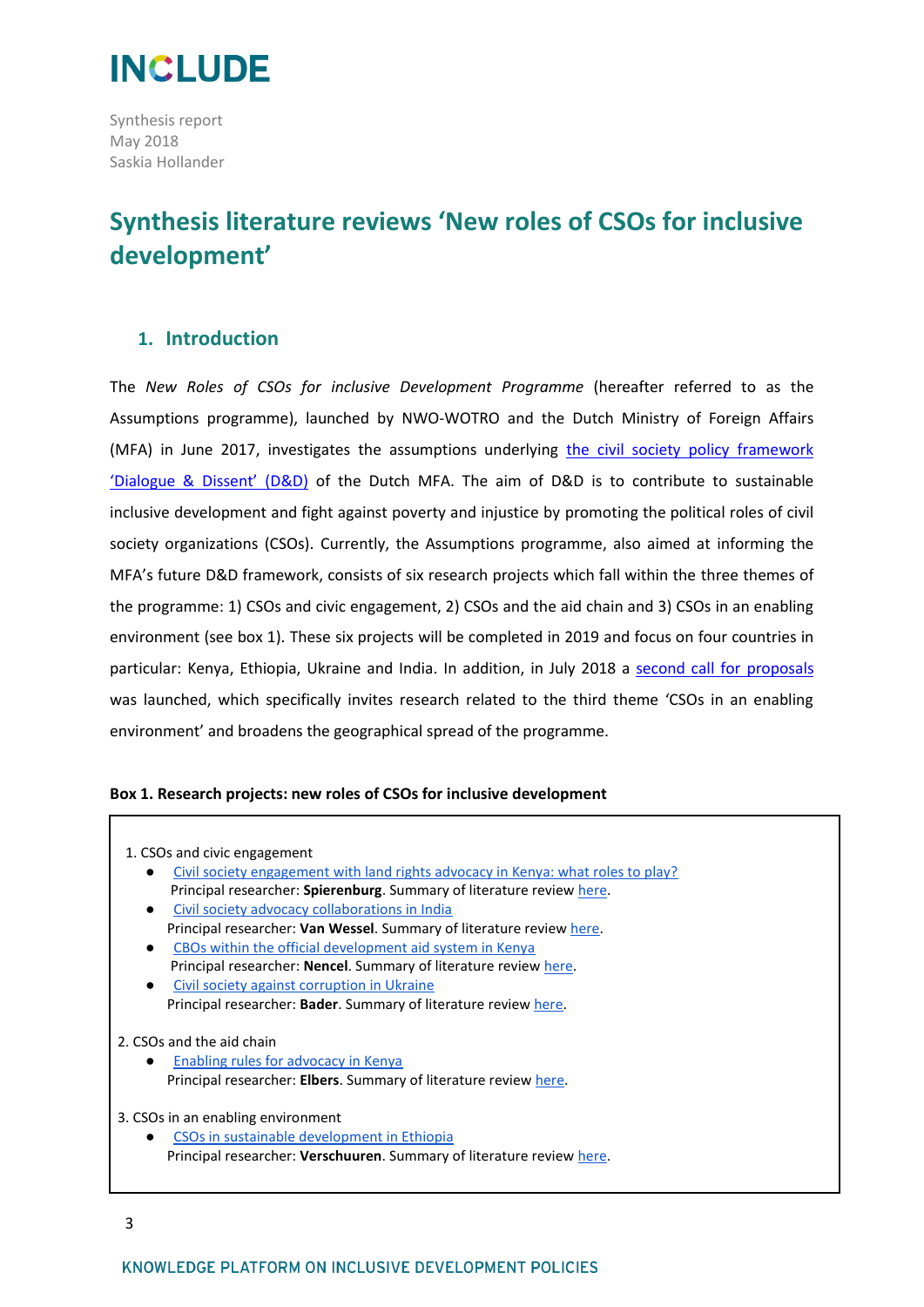Note: In referring to the literature reviews, the Secretariat has, for readability purposes, chosen to refer to the principal researcher rather than to the entire research team. For an overview of the participating researchers, [visit the INCLUDE website.](http://includeplatform.net/new-roles-csos-inclusive-development/)

The six research projects that currently fall within the Assumptions programme all consist of two phases: a literature review and an empirical investigation. The first phase has now been finalized and each project has drafted a literature review. These reviews discuss state-of-the-art literature relating to the research topic(s) and provide a first insight into the new roles of CSOs. All six literature reviews have been synthesized by the INCLUDE Secretariat, who is conducting the knowledge brokering activities of the Assumptions programme. The aim of the synthesis report is to identify common strands in the six separate literature reviews and, above all, outline significant gaps in the knowledge for the purpose of answering the questions from the [call for proposals.](file:///C:/Users/Saskia%20Hollander/Downloads/Assumptions+2nd+Call+for+Proposals_17-7%20(1).pdf) Although the projects are categorized by theme, there are several overlaps and cross-cutting issues. Hence, in each section of this synthesis report, which is also structured by theme, insights from various research projects are used, regardless of their overarching research theme. In addition, the synthesis is also based on insights gathered during the [Assumptions programme knowledge sharing conference,](http://www.includeplatform.net/report-new-roles-csos-inclusive-development-knowledge-sharing-conference-results-literature-review/) which took place on 17 May 2018 and facilitated dialogue between academics, practitioners and policymakers. This dialogue will provide input for the empirical phase of the projects.

### <span id="page-3-0"></span>**1.1 Defining civil society organizations**

CSOs do not comprise a homogenous group. According to the Theory of Change (ToC) of D&D, civil society is defined as "the space between government, the market (businesses) and private life (family and friends) where citizens can organise themselves to pursue goals unrelated to personal or financial gain, which concern a wider group of people and are not necessarily taken care of by government" (p.1). As such, CSOs can comprise a whole range of different formal and informal organizations, including NGOs, community-based organizations (CBOs), labour unions, professional associations, associations based on kinship, faith-based groups, and social movements. In the literature review, Verschuuren identifies CSOs as NGOs, CBOs, public benefit organizations (PBOs), non-profit organizations, advocacy organizations, societies, charities, religious organizations and activists and protestors. In doing so, CSOs are differentiated from media and political organizations. Also, Elbers uses CSOs to refer to a diverse group of organizations, including NGOs, non-profit organizations, social movements, interest groups, professional associations, CBOs, and religious groups. In contrast to Verschuuren, political parties are captured under CSOs.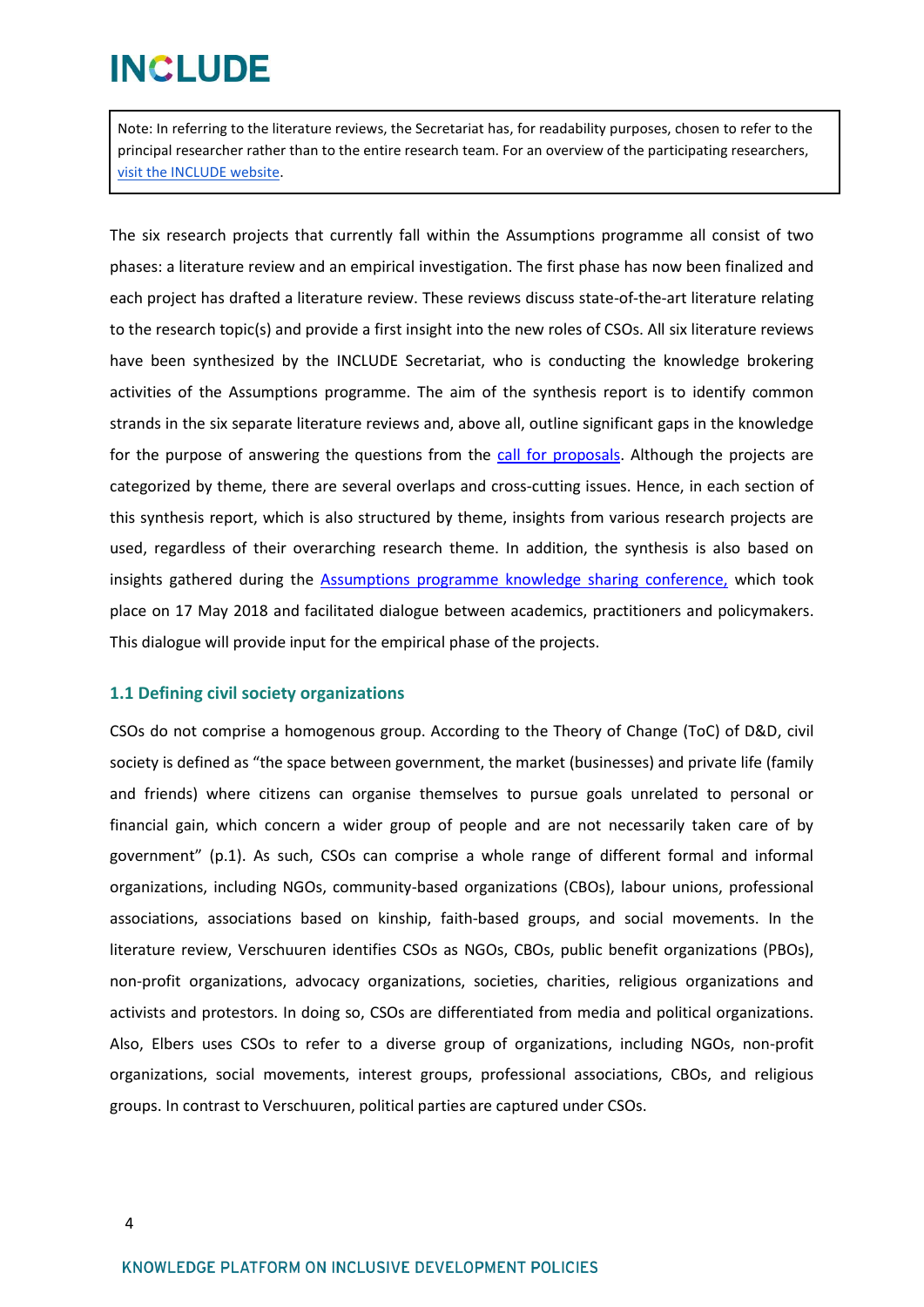As there are many methods of categorizing CSOs, Van Wessel argues that it is important to consider the broader civil society context and to recognize the wide variety of organizations active in the civic space. During the Assumptions programme knowledge sharing conference, research projects were urged to take into account organizations that are part of the MFA partnerships as well as CSOs that are not part of the MFA partnerships, including informal grassroots organizations. As such, the Nencel group specifically investigates the factors that enable and constrain the political roles of community-based organizations (CBOs), as a specific subcategory of CSOs. The project team emphasizes the 'connection with local beneficiaries' as a factor that distinguishes CBOs from other actors in the official development assistance (ODA) system. In addition, the research project by Bader examines the role played by CSOs in fighting corruption in Ukraine and identifies Ukraine as a 'living laboratory' of organizations currently operating. Comparing the roles, strategies and successes of different types of CSO within the aid chain provides insights about the varying conditions for success and helps the MFA determine how and which CSOs should be supported (and under what conditions), thereby recognizing the strength of a diverse civil society.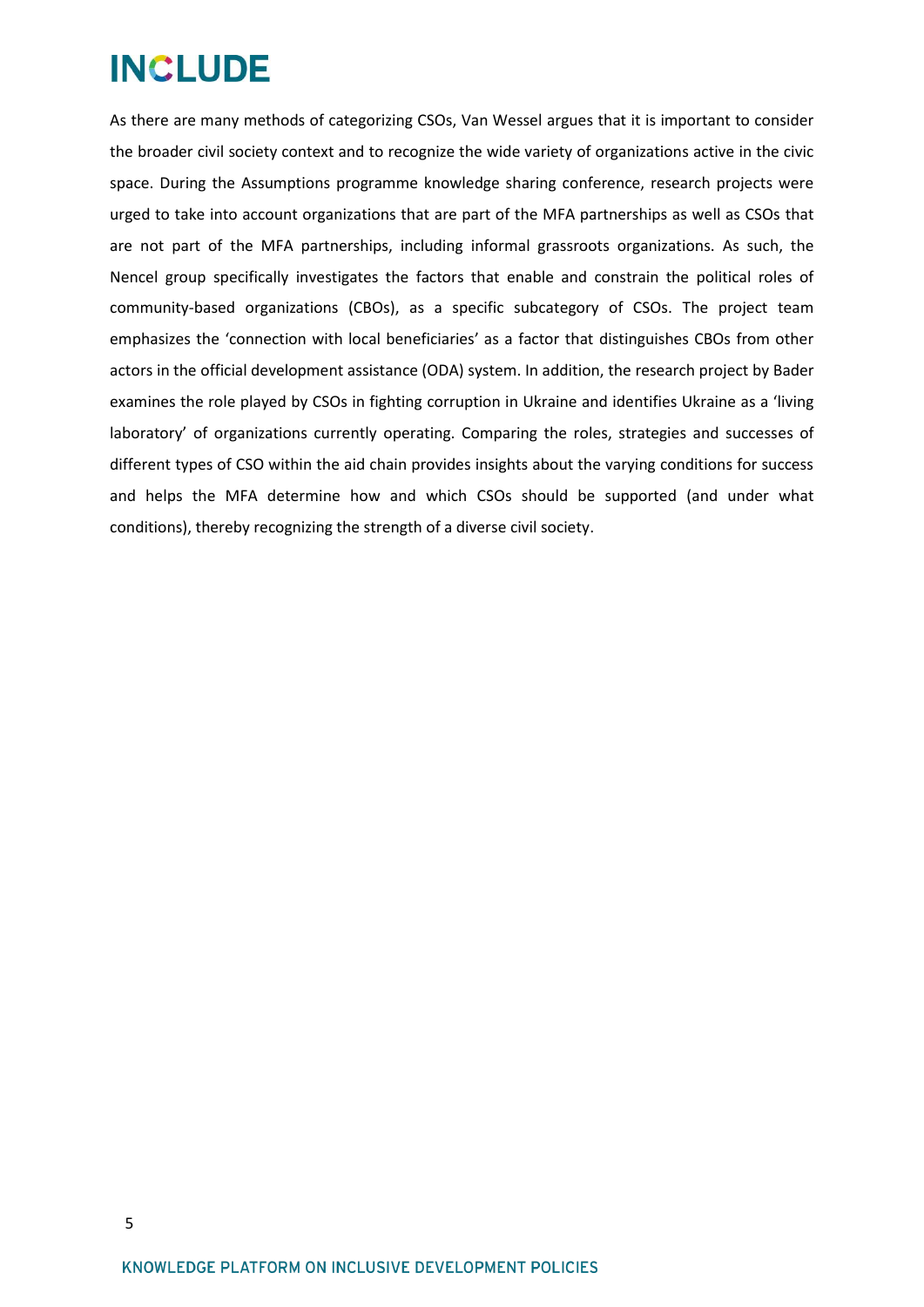## <span id="page-5-0"></span>**2. CSOs and civic engagement**

D&D assumes that power asymmetries are an important cause of poverty and inequality. Moreover, the framework assumes that the MFA can contribute to inclusive development in low and lowermiddle income countries (LLMICs) by supporting CSOs, since the latter are expected to play a crucial role in changing these power asymmetries for the benefit of the poor and marginalized. To be more specific, when it comes of the political roles of CSOs, the following assumptions underlie the D&D framework:

- CSOs play a crucial role in changing power relations
- CSOs perform 4 political roles: educational, communicative, representational, and cooperative
- Different roles require different organizational forms, capacities and forms of legitimacy
- When pressured, informed and/or persuaded by CSOs, states and companies change their policies and practices, and societal groups change their norms, values and practices to be more sustainable, equitable and inclusive
- As a precondition, CSOs need to be locally rooted, strong, legitimate and autonomous to perform political roles

To scrutinize these assumptions, two research questions and four policy questions are formulated (see box 2). Understanding how different types of CSOs contribute to inclusive development by changing power relations requires an examination of the various political roles they perform. In general, the reviews largely underscore the four roles as outlined in the ToC of D&D.

### **Box 2. Research and policy questions: CSOs and civic engagement**

### **Research questions:**

1.How do different types of CSOs contribute differently (by performing various political roles and advocacy strategies) to changing or maintaining power relations?

2. What explains their success and failure?

### **Policy questions:**

1.What type(s) of CSO should be supported to change power relations for achieving inclusive sustainable development and (gender) equality?

2.How and with whom should CSOs collaborate?

3.What mix of political roles/strategies is needed in what context?

4. What kind of support (i.e. capacity building, funding, diplomacy) do these organizations need from whom (i.e. NCSOs, SCSOs, embassies) to fulfil their specific political roles?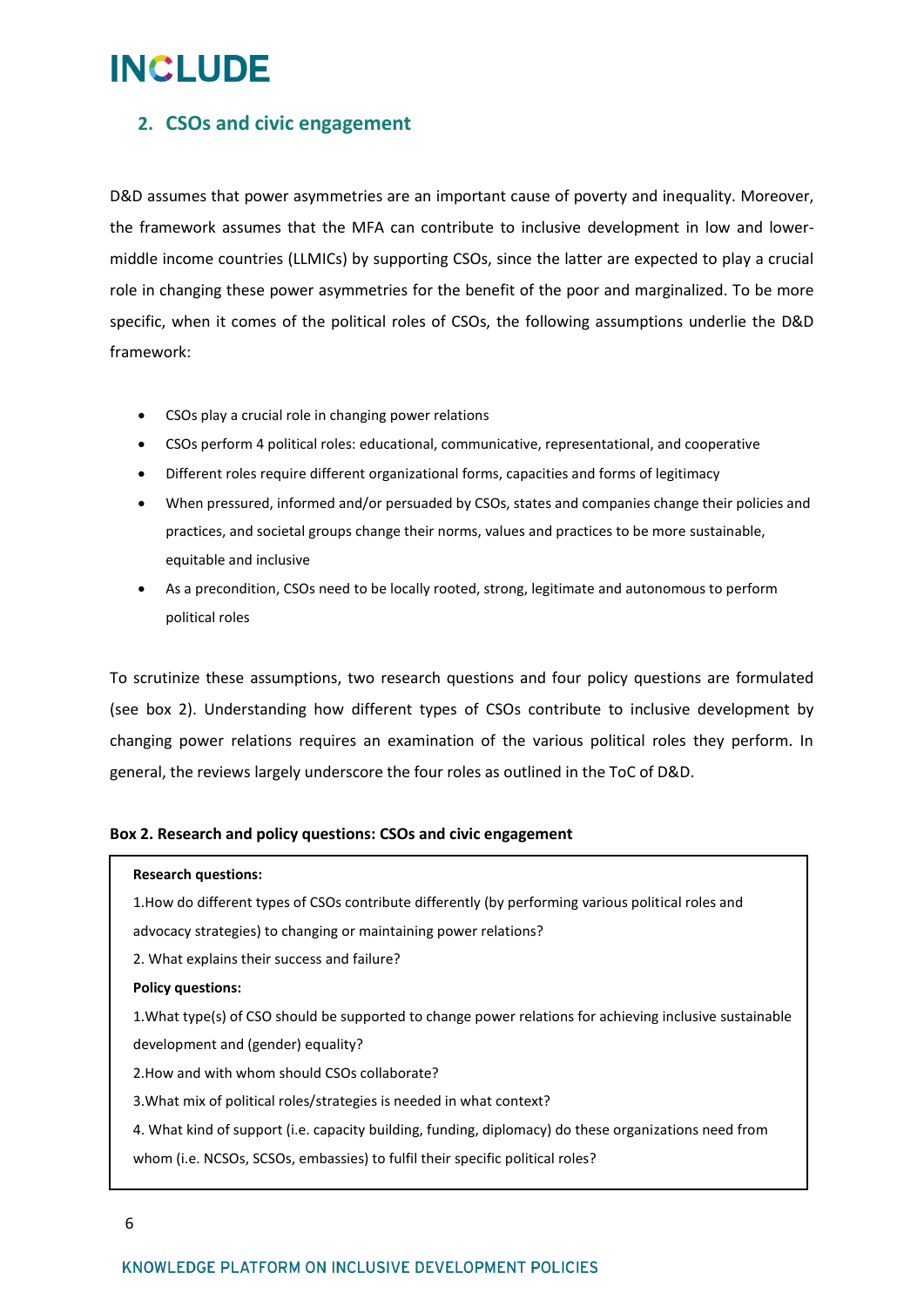### <span id="page-6-0"></span>**2.1 The political roles of CSOs**

First, CSOs have a role in *educating* citizens. According to Kamstra and Knippenberg (2014 extensively discussed in the review of Spierenburg), the educational role can be divided into an internal and external one. Internally, CSOs provide a space for educating their members and staff. In this sense, CSOs are portrayed as 'schools of democracy' where citizens can acquire social capital. CSOs also take on an 'external educational role', targeting people outside their organization (for example through the organization of seminars and debates) to educate them about their rights and inform them about important policy issues. As stressed by Bader, CSOs are the channels through which citizens can check governments and hold them accountable by raising public awareness. For example, when there is greater awareness of corruption, there is a higher possibility that corrupt actors are prosecuted, which enhances the costs of being involved in corruptive activities. According to Spierenburg, when CSOs perform an educational role, their tactics are indirect and may include public education, writing letters and petitions, working with advocacy coalitions, conducting research, writing policy reports and organizing non-violent demonstrations.

Second, CSOs act as citizens' *representatives,* and provide citizens with the means to express their voice. This is especially important for marginalized groups as they often have little other means to defend their interests. As such, CSOs can be important representatives of the rights and needs of marginalized groups and voices. CSOs can also be mobilizers. This is stressed in the Van Wessel literature review, which states that Indian CSOs working on women's rights mobilize and organize people around issues (such as women's employment, wage discrimination, access to water or electricity, and the participation of women in democratic processes) and formulate political agendas. When CSOs act as representatives and/or mobilizers, they function as watchdogs of the authorities and provide a channel for resistance and opposition. They are social forces to counter the political and economic authorities. By performing this role, CSOs adopt tactics that are either indirect and non-confrontational or they adopt outsiders and more radical tactics, including boycotts, protests, and demonstrations.

CSOs also perform roles which makes them insiders or partners of the authorities. First, they provide a channel through which citizens *communicate* with the state by providing and protecting a democratic public sphere where citizens can debate issues that affect their lives. As Van Wessel stresses, civil society is "the apparatus through which individuals negotiate, argue, struggle, against, or agree with each other and the centers of political and economic authority" (p. 47). By performing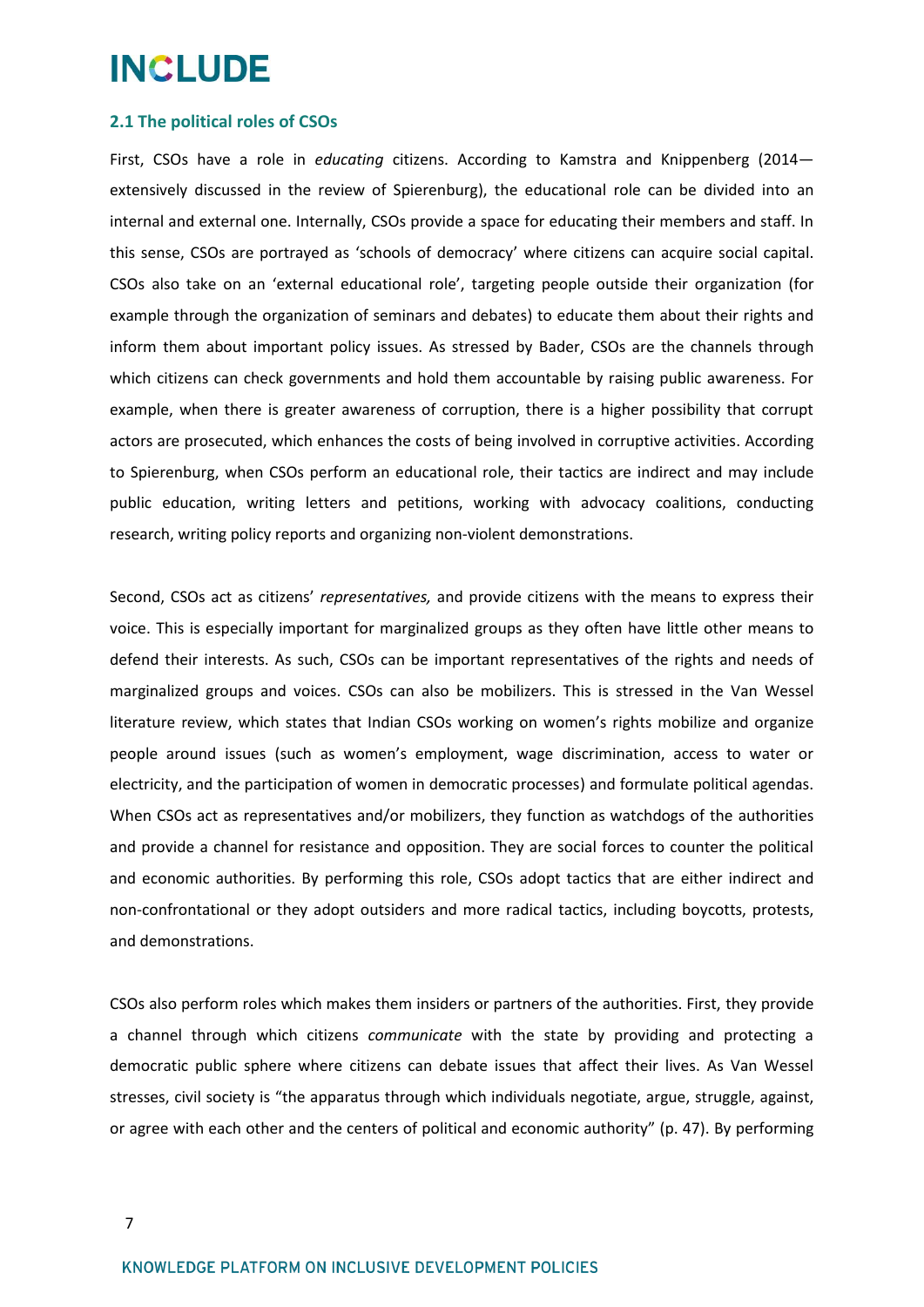this role, CSOs link citizens to the authorities by sitting at the (negotiation) table in multi-stakeholder partnerships. Hence, this role is not confrontational, but also not fully cooperative.

Finally, CSOs can also fulfil a *cooperative* role when they are consulted as experts or involved as partners in policy implementation or coordination purposes, for example through multi-stakeholder platforms. As such, CSOs adopt insider tactics by working directly with policymakers and institutional elites in order to change policies and/or regulations. Bader refers to CSOs as spaces of "cogovernance", where society and the state govern on issues collectively in order to improve accountability. As stressed, such a cooperative strategy can be useful in order to help CSOs build capacities of the public or of state institutions, as this rests on their ability to create good working relations with the institutions that they want to influence or change. In addition, cooperation can be helpful because a cooperative relationship instead of a confrontational one can yield more fruitful results for the communities that the CSOs claim to represent.

### <span id="page-7-0"></span>**2.2 Specialization or combining different roles?**

There are trade-offs when it comes to these roles. As Bader notes, CSOs often have to choose between using confrontational or cooperative tactics in their work vis-à-vis the state. As stressed in the [literature review of the Nencel group project,](http://includeplatform.net/downloads/summary-literature-review-cbos-within-official-development-aid-system-kenya/) CBOs are usually included in development projects of the state or donors as partners because they are locally embedded and thus a source of legitimacy. Yet, when they cooperate too closely with the state, they have little space to act as watchdogs of the authorities because they cannot be too critical or confrontational. Moreover, often CBOs lack the capacity and resources to perform other political roles, like effectuating public awareness campaigns.

Given such trade-offs, Kamstra and Knippenberg (2014) argue that "comparing NGOs to each other reveals that none of them performs all roles simultaneously. They each specialize in certain roles, which is mainly due to contradicting organisational characteristics" (p. 599). Moreover, as outlined in D&Ds ToC, different organizational setups are valuable in their own right as they are positioned to make different contributions in terms of advocacy. In addition, specialization might be necessary in order to prevent a one-size-fits-all capacity building approach geared towards creating similar professional advocacy organizations around the world. In fact, as outlined in the ToC, rather than expecting organizations to perform all political roles, organizations can complement each other by combining strengths and safeguarding their agency.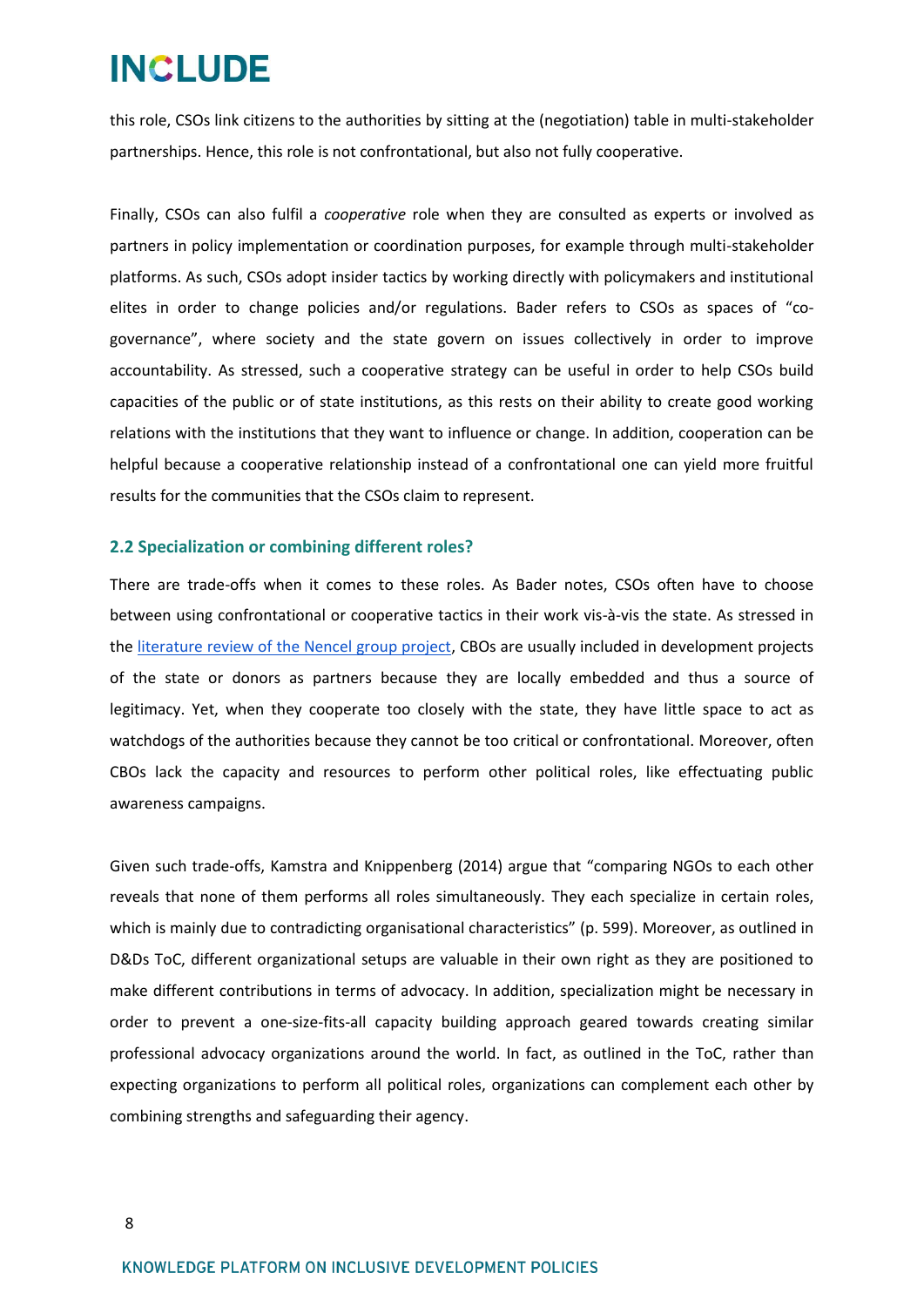Several reviews challenge this necessity for CSOs to specialize in a certain political role. The Spierenburg project, for example, explicitly aims to scrutinize this third assumption underlying the D&D framework, namely that "different roles require different organisational forms, capacities and different forms of legitimacy." The literature review suggests that specialization is not always required, as CSOs often find ways to deal with trade-offs between different roles. According to Spierenburg, "NGOs can switch between service delivery and advocacy quite flexibly over time and in function of their goals." (p. 22). Many CSOs are hybrid and shift between insider and outsider tactics depending on context. For example, they may choose to temporarily abolish more confrontational approaches to satisfy donors and safeguard financial stability. One of the participants during the Assumptions programme knowledge sharing conference referred to this as a constant and deliberate 'shifting of gears' depending on circumstances, which is vital for the success of CSOs.

The reviews largely underscore that combining different roles can be beneficial for CSOs. As Spierenburg stresses: "The constituencies of service delivery NGOs are oftentimes targeted by public policies because of their relatively marginalized status, and at the same time, these same NGOs have relationships with public policy officials, which gives them an important linkage function—as people 'on the ground' do not have such channels of access" (p. 22). Moreover, service delivery grants CSOs legitimacy in their advocacy role and can even be a 'point of entry' at the local level. Also, knowledge of the grassroots is a strong asset for building legitimacy with the government. Further, confrontational and cooperative strategies can reinforce each other, especially when they are played out in coalitions. Being able to shift between different roles and strategies in particular benefits CSOs working in restrictive environments. As stressed in the literature review of the Verschuuren group, CSOs working on a range of matters or that have a range of strategies are best able to adapt and survive in case of regulatory constraints and control.

Nevertheless, according to Spierenburg, with respect to CSOs' strategies towards the state and private sector, "there is some disagreement in the literature whether organisations best start with a confrontational approach, and then eventually move to collaboration, or first start to collaborate to gain legitimacy, and then move to confrontational approaches in a kind of 'escalation' ladder" (p. 54). Moreover, of specific importance is the question of what happens with grassroots support when CSOs cooperate with the state or private sector (see [literature review](http://includeplatform.net/downloads/summary-literature-review-civil-society-engagement-land-rights-advocacy-kenya/) Spierenburg, p. 54).

Hence, a valuable area for further research is to examine how trade-offs work out differently for different types of CSOs, as well as the conditions under which different strategies can be combined and how that affects the success of CSOs. Understanding organizations' flexibility is needed in order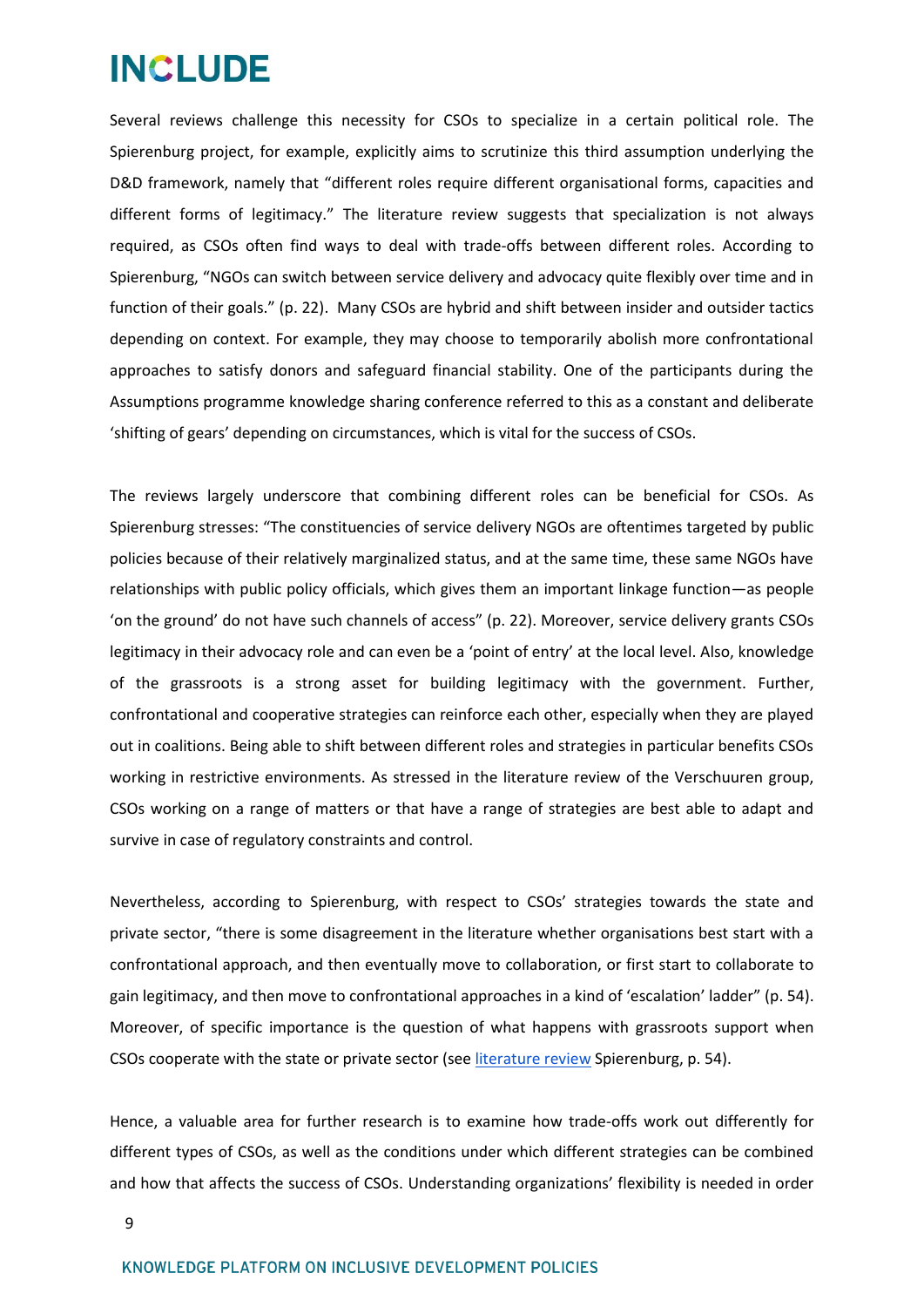to better support them in the future. Moreover, following the ToC of D&D, projects are also urged to examine the conditions under which CSOs, especially those that are smaller and less professionalized, can work together to complement each other in performing political roles and what this all means in terms of capacity development trajectories.

### **Knowledge gaps 1–4**

- How do the trade-offs between different political roles and tactics affect varied CSOs differently?
- Under which conditions can political roles and tactics be combined, and how does this affect the success of CSOs?
- Under which conditions are CSOs better off by working together to complement each other?
- What does this mean in terms of capacity building trajectories?

### <span id="page-9-0"></span>**2.3 Success and failure**

The six reviews stress that success and failure depend on several factors, both internal and external to CSOs. Internally, success and failure depend on the way in which CSOs are organized, as well as their financial resources and human capacity. As argued in the review of Verschuuren, CSO projects can be ill-conceived, have a too limited reach or a too inexperienced staff. Moreover, the reviews largely underscore the assumption in the ToC that CSOs need to be locally rooted, legitimate and autonomous in order to be effective. Yet this assumption is adopted, rather than explicitly scrutinized. Are CSOs indeed more effective when they are locally rooted and connected to grassroots? Is there indeed a trade-off between professionalization and local embeddedness, and how does this affect different CSOs differently?

As the Bader group notes, "domestic and international civil society organizations alike seek to enhance the accountability of government and the public sector but are largely not held accountable themselves. When they grow into influential actors, the lack of accountability of civil society organizations can be viewed as a serious dilemma" (p. 4). This is also addressed in the review of Spierenburg, which stresses that CSOs might strive for norms and values that they themselves do not always live up to. As a result, CSOs increasingly need legitimacy in order to secure political, moral and financial suppo[r](http://includeplatform.net/downloads/summary-literature-review-csos-sustainable-development-ethiopia/)t for their work. This is underscored in the review by [the Verschuuren group,](http://includeplatform.net/downloads/summary-literature-review-csos-sustainable-development-ethiopia/) who argue that "since CSOs straddle the public and the private, and since they are often obligated to their funders, directly and indirectly, rather than to their constituents, a question arises about the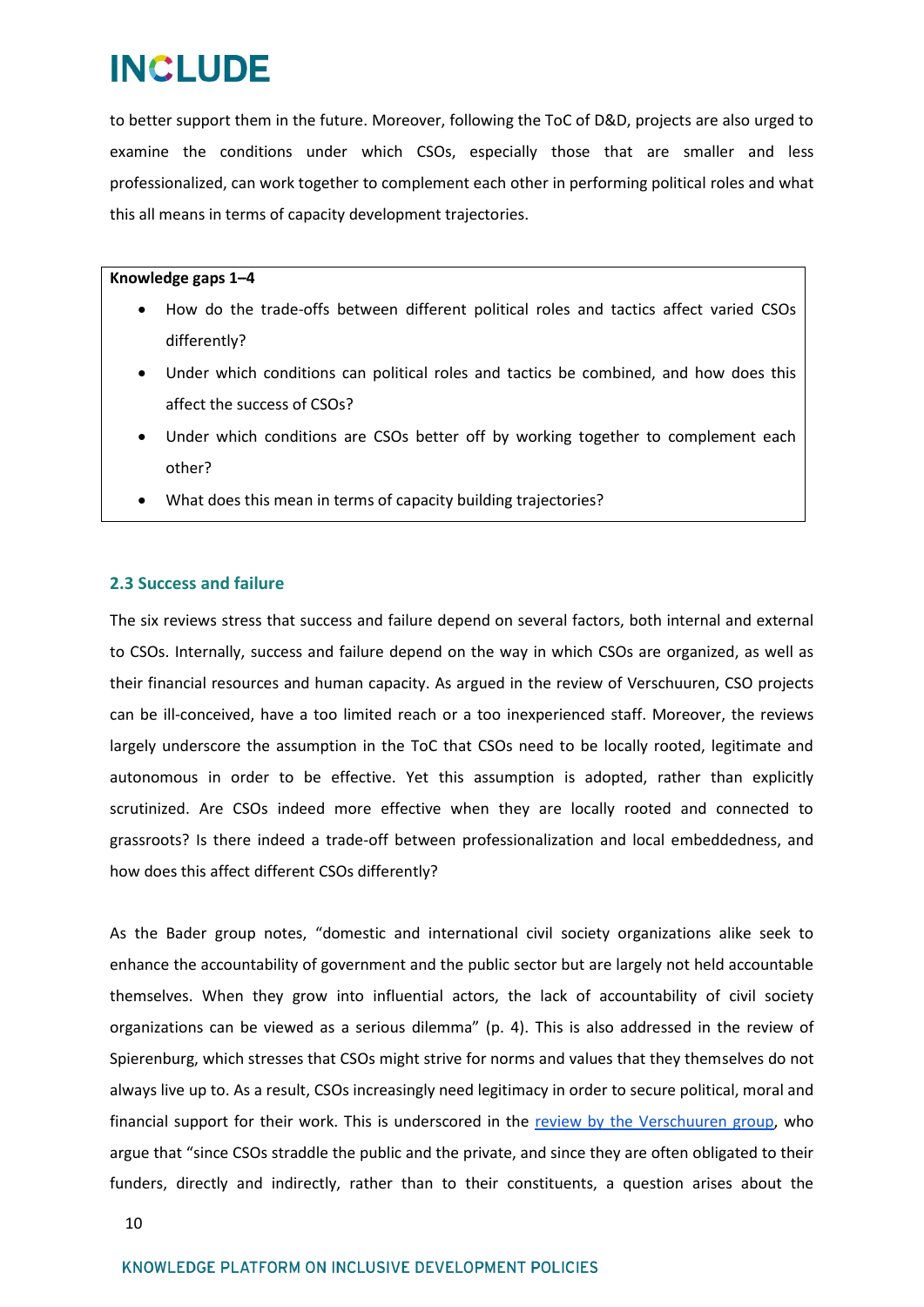legitimacy of these pseudo-public actors." As a result, CSOs have also come under increased scrutiny from governments, the private sector, media, the general public and civil society itself, leading to CSOs increasingly deploying accountability mechanisms (for an overview and discussion see [here\)](https://www.civicus.org/images/stories/CIVICUS%20Self-regulation%20Guide%20Eng%202014.pdf). The review by Nencel discusses how, due to such an enhanced demand for professionalization and accountability, CSOs could lose local embeddedness because they become separated from their communities. Moreover, the review stresses that legitimacy and accountability problems can also occur because they are often only involved in policy implementation and not in decision-making. Yet more research is needed to examine whether CSOs indeed need to be locally rooted, legitimate and autonomous in order to be effective in performing political roles, as well as what happens with CSOs' ability to do so when they lose legitimacy (and what type of legitimacy) and autonomy.

Success and failure of CSOs in performing their political roles to a large extent also depends on factors *external* to them. In fact, CSOs above all need an enabling (political) environment in order to be able to perform their political roles. As noted in the review of the Bader group, this implies a system in which political and civic rights and liberties are protected, a stable legislative environment, and political will on the part of the authorities to cooperate with CSOs or to be responsive to their advocacy. In fact, the basic assumption underlying the ToC of the D&D framework that CSOs play a crucial role in changing power relations is often undermined by those exact power relations that they intend to change. In other words, as explicitly stressed in the reviews by Van Wessel and Verschuuren and as an explicit assumption underlying the D&D framework, CSOs need political space to perform agency. Thus, herein lies a crucial tension: CSOs need political space to perform their political roles in order to change power relations, but the extent to which this space is granted to them depends on exactly those power relations. Finally, in order for CSOs to fulfil political roles, CSOs, especially CSOs in LLMICs, need to have stability in resources. In general, the reviews point to a consensus that CSOs in LLMICs are better off when resource dependency and funding fluctuations are reduced, and when local ownership, autonomy and legitimacy of these CSOs increase. Yet, the question remains how exactly a loss of local embeddedness, autonomy and legitimacy affects CSOs' ability to perform political roles.

### **Knowledge gaps 5–6**

- Do CSOs need to be locally rooted, legitimate and autonomous in order to be effective in performing political roles?
- Does a loss of local embeddedness, autonomy and legitimacy affect CSOs' ability to perform political roles? And if so, how?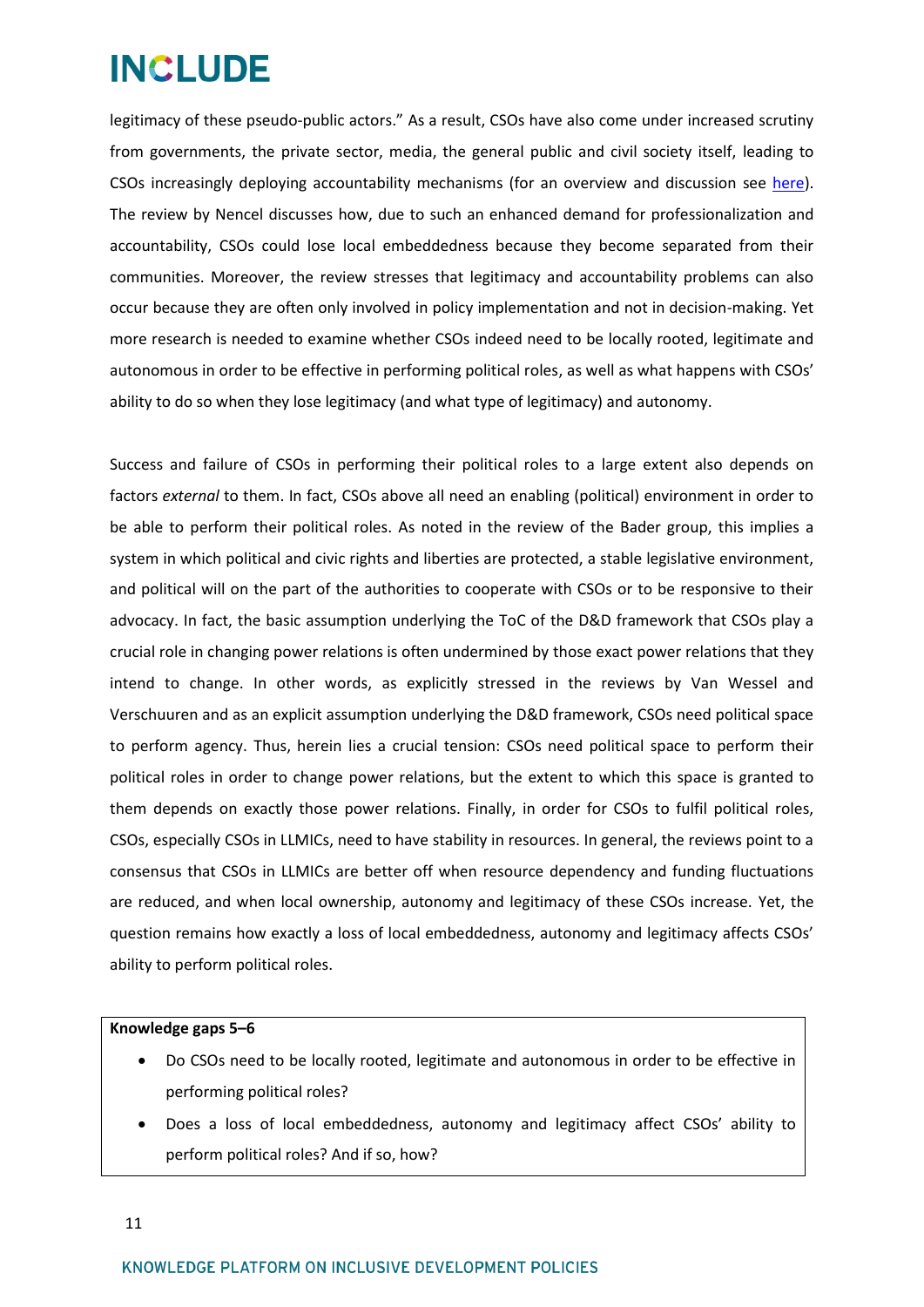### <span id="page-11-0"></span>**2.4 CSOs' contribution to inclusive outcomes and inclusive processes**

Success or failure might mean different things for different actors within the aid chain. For example, whether a CSO has succeeded or failed in terms of contributing to inclusive development depends on what is prioritized, inclusive processes or inclusive outcomes. Of course, these two are not necessarily opposed, but they are not interchangeable either. CSOs can play a crucial role in encouraging inclusive participatory policy processes (i.e. scoring high on the representational and associational roles), but this might not necessarily lead to more inclusive outcomes. Conversely, CSOs can be successful in lobbying for and effectuating inclusive outcomes, while not necessary promoting an inclusive decision-making process or even lacking accountability, legitimacy and autonomy themselves.

Overall, the literature reviews do not define success and failure, and how inclusive development processes and outcomes interact. In the review of Van Wessel, a distinction between inclusive outcomes and inclusive processes is recognized, in which 'inclusive development' is defined as "the working out of development goals with the consideration of the needs of the poor and marginalized (excluded)", while an 'inclusive development process' is defined as a process that "includes the knowledge and aspirations of local communities and enhances their participation in decision-making" (p. 34). It is furthermore stressed that inclusive development requires participatory and collaborative approaches (i.e. inclusive processes). Yet as Van Wessel points out, it is exactly such collaborations that challenge CSOs autonomy and ownership, and hence their ability to work in the interest of the ones they represent (i.e. inclusive outcomes). The research group therefore stresses that research should be done on the role of autonomy and ownership in shaping CSOs' contributions to inclusive development. It is crucial to take into account how CSOs themselves define success and failure, and how they understand concepts of autonomy, legitimacy and ownership in order to better support CSOs in their needs and aspirations.

### **Knowledge gap 7**

 How do inclusive processes and inclusive outcomes interact, and what does this imply in terms of CSOs' autonomy, legitimacy and ownership?

### <span id="page-11-1"></span>**2.5 What types of CSO to support?**

In the call for proposals for the Assumptions programme, the MFA explicitly asks what types of CSOs they should support to change power relations for achieving inclusive sustainable development and (gender) equality. The literature reviews offer no blueprint as to which CSOs to support. Overall, the reviews largely agree that the current mode of selection is not always beneficial to grassroots CSOs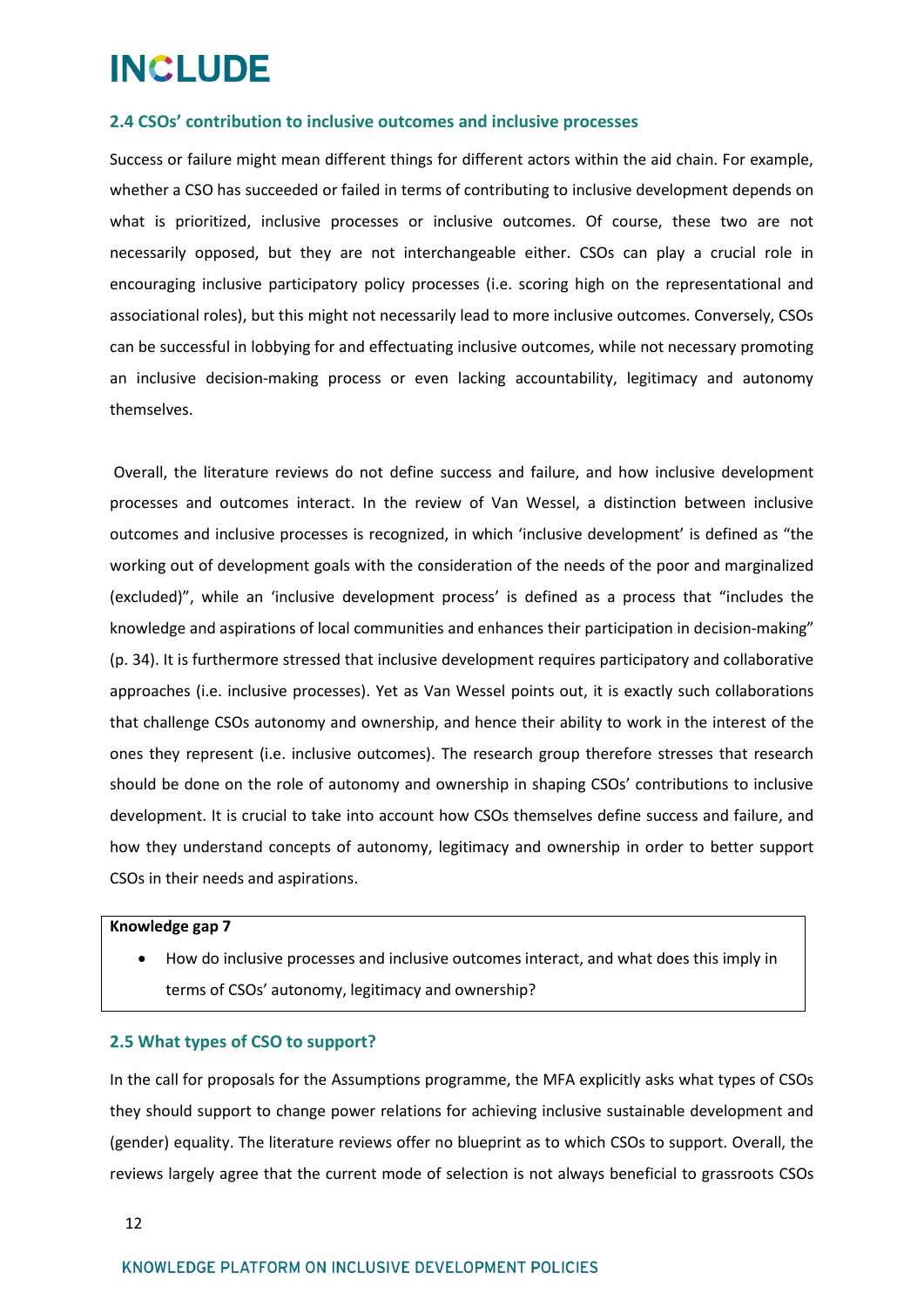or CBOs, and hence does not necessarily make the largest contribution to inclusive development. As noted in the review of the Elbers group, "in order to ensure that local CSOs render a 'proper account' of how the aid money is used, donors and northern CSOs set strict selection criteria as part of their funding modalities ... This resulted in donors favouring more established and urban-based CSOs to the neglect of small and rural CSOs" (p. 19). Moreover, while the review stresses that this may benefit donors because funding professionalized CSOs means that donors can be more reassured that their money is being allocated and spent wisely, such selection may have negative effects in terms of effectuating inclusive outcomes, since in general, large professionalized CSOs have less legitimacy and weaker grassroots connections. For that reason, Nencel [\(summary of the literature](http://includeplatform.net/wp-content/uploads/2018/05/Nencel_twopager_final.pdf)  [review\)](http://includeplatform.net/wp-content/uploads/2018/05/Nencel_twopager_final.pdf) argues that it is important that donors working with CBOs (for example embassies and international NGOs) recognize the diversity of knowledge that exists within less professionalized CBOs (rather than professional CSOs) such as practical knowledge on how to implement projects as well as knowledge of the (inter)national political spaces they operate in.

A general message across the reviews is that donors—governments, embassies and international NGOs—should take into account local context when selecting CSOs to work with. For example, in th[e](http://includeplatform.net/wp-content/uploads/2018/05/VanWessel_twopager_final.pdf) summary of [the literature review by](http://includeplatform.net/wp-content/uploads/2018/05/VanWessel_twopager_final.pdf) Van Wessel, it is stressed that the added value of collaboration needs to be assessed considering the state and wider civil society contexts. The project outlines that the following questions need to be asked when selecting CSOs to work with: 1) What is the composition of civil society in a country, working on a certain issue? 2) What agendas and actors advancing or countering inclusive and sustainable development are present and active? 3) What voices are weak or silenced? And 4) How can different forms of collaboration contribute, relating to these realities?

### <span id="page-12-0"></span>**2.6 Collaborations with state authorities, Northern NGOs and the private sector**

In the call for proposals, the MFA also specifically asks with which actors should CSOs collaborate in performing their political roles. In this respect, the six literature reviews all address collaboration between CSOs and state authorities, both at national and donor levels. In general, such collaboration can be effective because CSOs are then close to political power. Yet by collaborating with governments, CSOs run the risk of being co-opted and thereby losing grassroots support. As stressed in the review by Spierenburg, collaboration could make it more difficult for CSOs to criticise government, thereby potentially losing out on their watchdog function. Moreover, co-option could also mean that CSOs 'internalize' the norms and bureaucratic rules imposed by the partnership. However, the review also notes that a number of authors nuance the danger of co-optation, as there are several examples of CSOs that cooperate with the state while still having autonomy. Hence,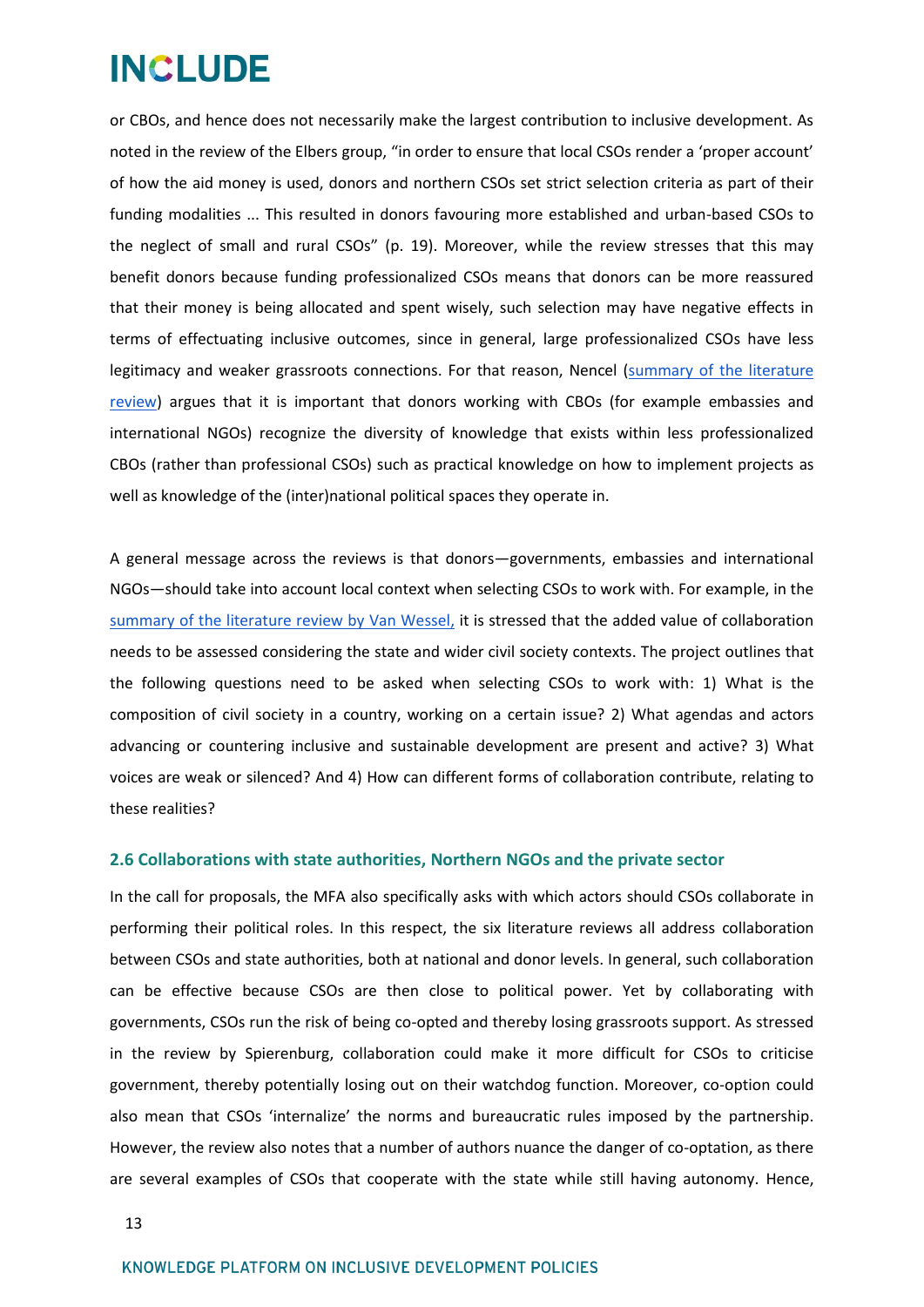research is needed about the conditions under which cooperation with state authorities (whether national or donor) does not imply a loss of legitimacy and autonomy.

The same applies to collaborations between CSOs in LLMICs and Northern CSOs/NGOs. According to the review by Elbers, such collaborations have the potential to benefit southern CSOs, as their Northern colleagues can offer capacity development, political leverage in the global arena, exchange of information and lending credibility to local advocacy coalitions (see section 3). Yet, the nature of the aid system induces resource dependency, which can limit the effectiveness, autonomy and legitimacy of CSOs, and CBOs in particular. As discussed in the [review summary by Elbers,](http://includeplatform.net/wp-content/uploads/2018/05/Elbers_twopager_final.pdf) "increasing the likelihood that Southern CSOs are able to perform advocacy roles requires both eliminating the potentially negative effects of the aid chain rules and maximizing the added value of Northern CSOs and donors in advocacy" (p. 1).

Some research projects address collaboration between CSOs and the private sector. Given the current global emphasis on promoting partnerships for inclusive development (as for example enshrined in [SDG17: Strengthen the means of implementation and revitalize the global partnership](https://sustainabledevelopment.un.org/sdg17)  [for sustainable development\)](https://sustainabledevelopment.un.org/sdg17), it is important for CSOs to connect with the private sector, not least because of the influence of this sector has on national governments, including donors. Spierenburg discusses a strand of literature that stresses that to work successfully together with companies, CSOs should have a pragmatic approach and speak the company's 'language', should be committed to nonviolence, and adopt a consensus orientation. However, other authors in Spierenburg's review contest the consensus approach. For example, power dynamics between CSOs and companies suggest that CSOs run the risk of being co-opted. As argued by Spierenburg, companies are often not willing to reflect on their "negative injunction duties", they regard CSOs merely as "instruments" and they often prove unwilling to link up with local communities in order to make decisions that affect its core business. Spierenburg therefore advises that the risk of co-optation can be reduced when "moderate" and "radical" CSOs work on advocacy cases in parallel: moderate CSOs can cooperate with companies in dialogue, while more radical can use more confrontational approach (which forces companies to listen to the moderate CSOs). Also, Van Wessel points out that partnerships with the private sector for CSR purposes are not always beneficial to CSOs. As she puts it, "although relationships between CSOs and the private sector may be mutually beneficial ... these relationships cannot be viewed as equal as private firms have control over the financial resources, complicating the independent functioning of CSOs."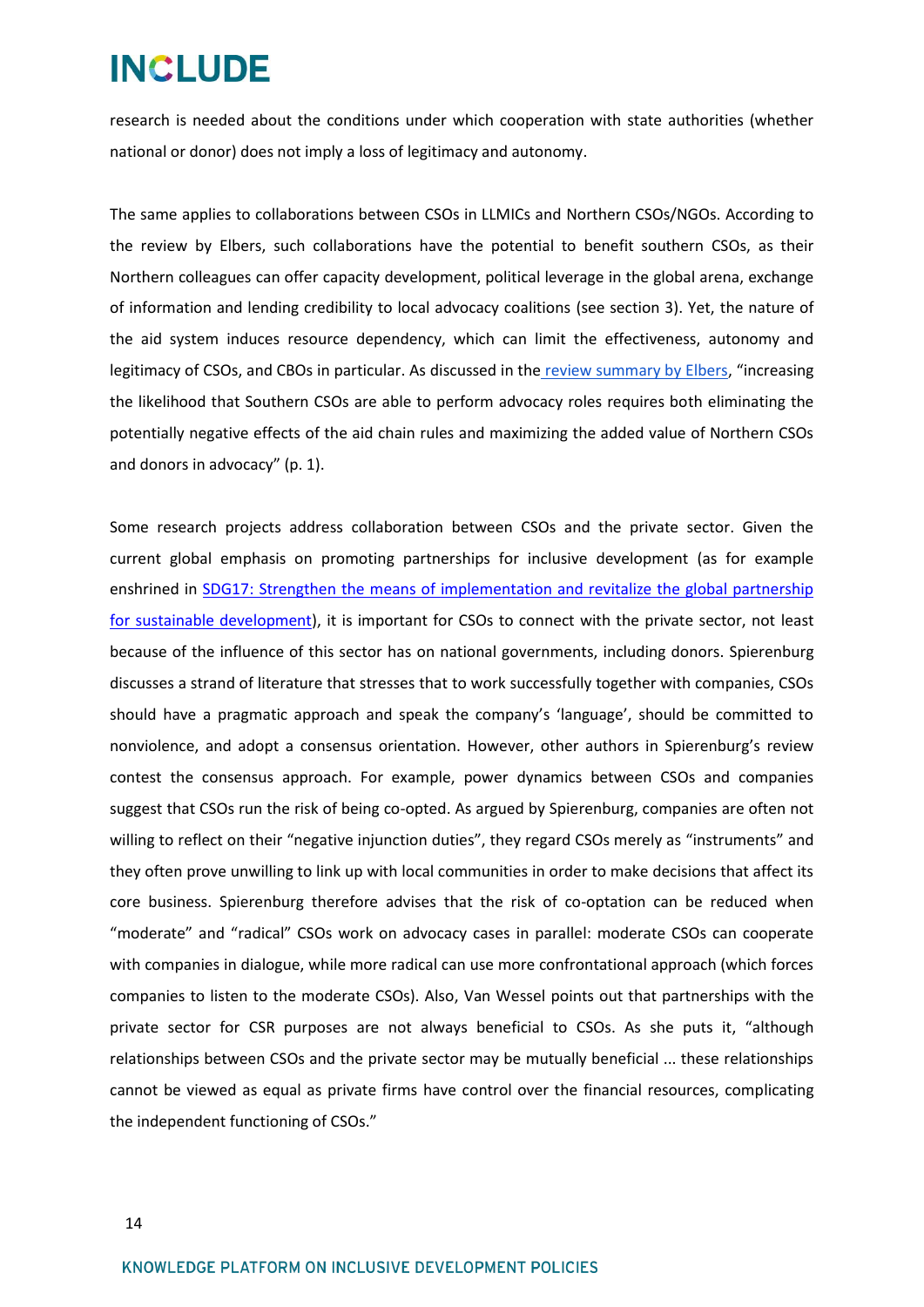The Nencel group argues that risks of being co-opted by state authorities, Northern NGOs or the private sectors especially applies to CBOs. As put in the review, "dominant development actors coopt CBOs expertise and reach through the practice of community participation, whilst limiting their political space. Therefore, it can be argued that current practices make CBOs work for, rather than with (or potentially against) the ODA system" (p. 8). Hence, the literature provides a starting point but more research is needed on conditions under which such collaboration is effective.

### **Knowledge gaps 8-9**

- Under which conditions are collaborations between the state, Northern NGOs, the private sector and CSOs (especially CBOs) in LLMICs effective?
- Under which conditions do such collaborations not lead to a loss of legitimacy, autonomy and ownership?

## <span id="page-14-0"></span>**3. CSOs and the aid chain**

There is a substantive branch of literature suggesting that currently, particular aspects of the aid chain tend to weaken the embeddedness, autonomy and legitimacy of CSOs in LLMICs. This could potentially undermine some of the assumptions underlying the D&D policy framework, namely:

- External aid by the Ministry and (mainly Northern) CSOs can strengthen CSOs in LLMICs in political roles through capacity building and assistance in advocacy processes, including offering protection in hostile environments and lobbying for improved political space.
- CSOs are actors in their own right and not merely instrumental channels for aid delivery.
- Promoting civil society's political roles needs a long-term, context-specific approach, which incorporates mutual learning, trust and local ownership.
- As a precondition, the design of the aid chain does not interfere with the aspects mentioned above.

Yet, as outlined in the call for proposals, there is a gap in the knowledge concerning how exactly the institutional design of the aid chain, and in particular the role of CSOs in the North, affects and shapes the ability of different types of CSOs in LLMICs to engage in advocacy work. The effects of the aid system on the day-to-day operations of CBOs has been especially understudied. As Nencel stresses, "insufficient (academic) attention is paid to the power relationships constructed in this system, be that between CBOs, non-governmental organizations (NGOs) and (inter)national donors. Likewise, very little is known about the ways in which such power relationships influence CBOs' work on the ground." (p. 2). Bearing these knowledge gaps in mind, in the call for proposals the MFA has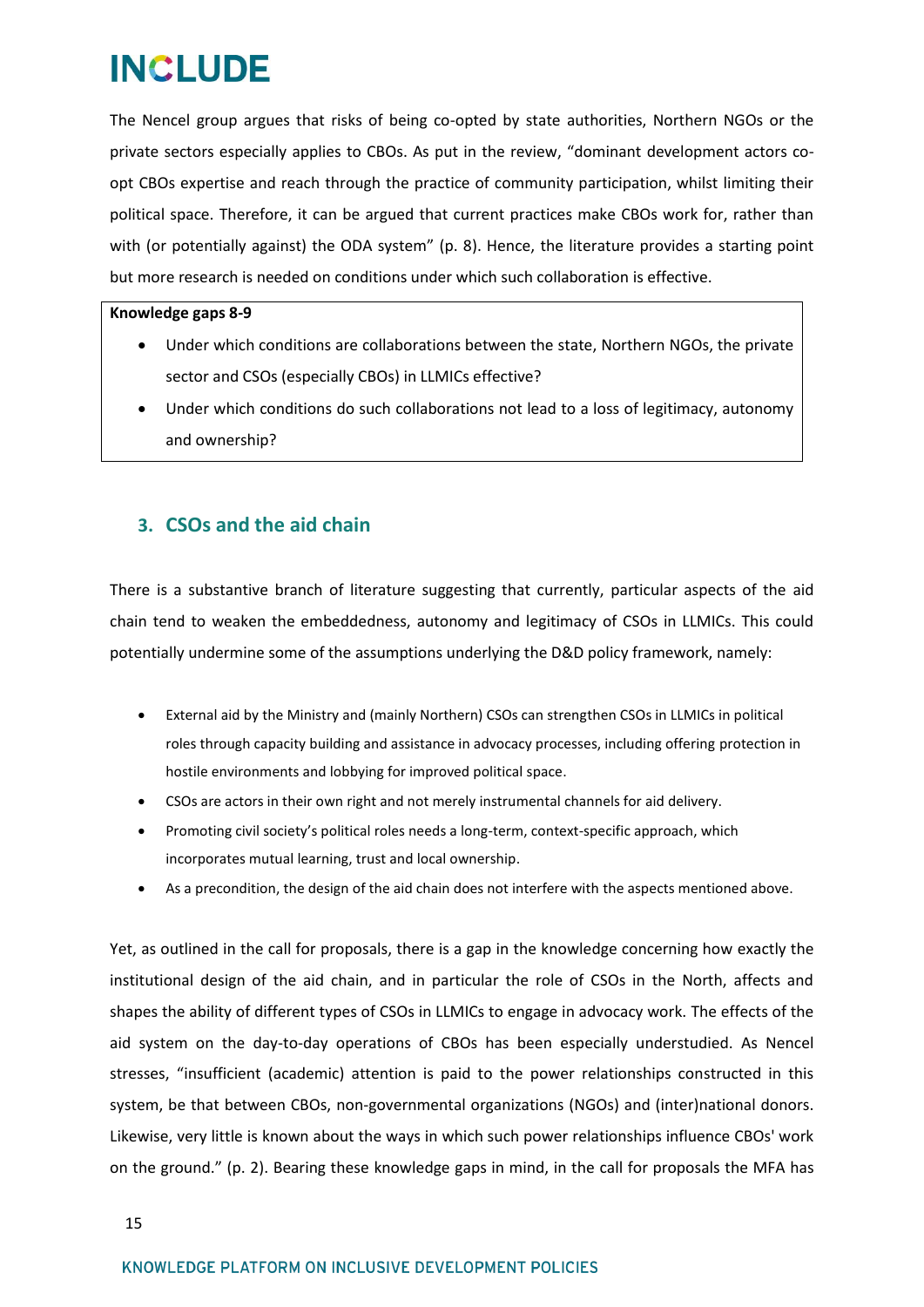formulated various research and policy questions (see box 3). Although the reviews underscore that these development actors can indeed strengthen different CSOs in LLMICs, there are nevertheless challenges in the aid system due to which this potential is pressured.

## <span id="page-15-0"></span>**3.1 The added-value of Northern CSOs**

Although much of the literature emphasizes the challenges that the nature of the aid system induces, Elbers reviews the literature that clarifies the potential added value that donors and CSOs from the North have for CSOs in LLMICs. First, they can provide financial resources otherwise not available, which are crucial for the work of CSOs in LLMICs. In fact, many CSOs in LLMICs depend on resources they receive from donors and/or their Northern counterparts, sometimes completely. However, as stressed by participants of the [Assumptions programme knowledge sharing conference,](http://www.includeplatform.net/report-new-roles-csos-inclusive-development-knowledge-sharing-conference-results-literature-review/) Northern CSOs are not merely 'money pushers' that focus mostly on service provision to satisfy the donor. Rather, Northern CSOs are also involved in lobby and advocacy efforts. As such, they could play an important role as enablers in advocacy networks and could potentially assist CSOs in LLMICs in strengthening the link between local interventions and national or global campaigns.

### **Box 3. Research and policy questions: CSOs and the aid chain**

#### **Research questions:**

- 1. How does the way civil society aid is organized influence the political role of CSOs in LLMICs for inclusive sustainable development?
- 2. How is power distributed in the aid chain in terms of accountability procedures, relationship models and role division between various actors?
- 3. To what extent does this reflect social transformative and/or managerial principles?
- 4. Why is aid organized in this way?
- 5. How does this strengthen and/or obstruct the political role of CSOs in LLMICs for inclusive sustainable development?

### **Policy questions:**

- 1. How should civil society aid be organized for supporting civil society's political role?
- 2. To what extent is this possible given the political and administrative realities?

Indeed, according to Elbers, the added value of donors and Northern CSOs can go beyond financial aspects. Accordingly, they also have potential added valued in terms of capacity-building and producing and sharing information by offering protection to local CSOs (and CBOs in particular) through coordinating coalitions and ensuring synergy between members and by connecting the work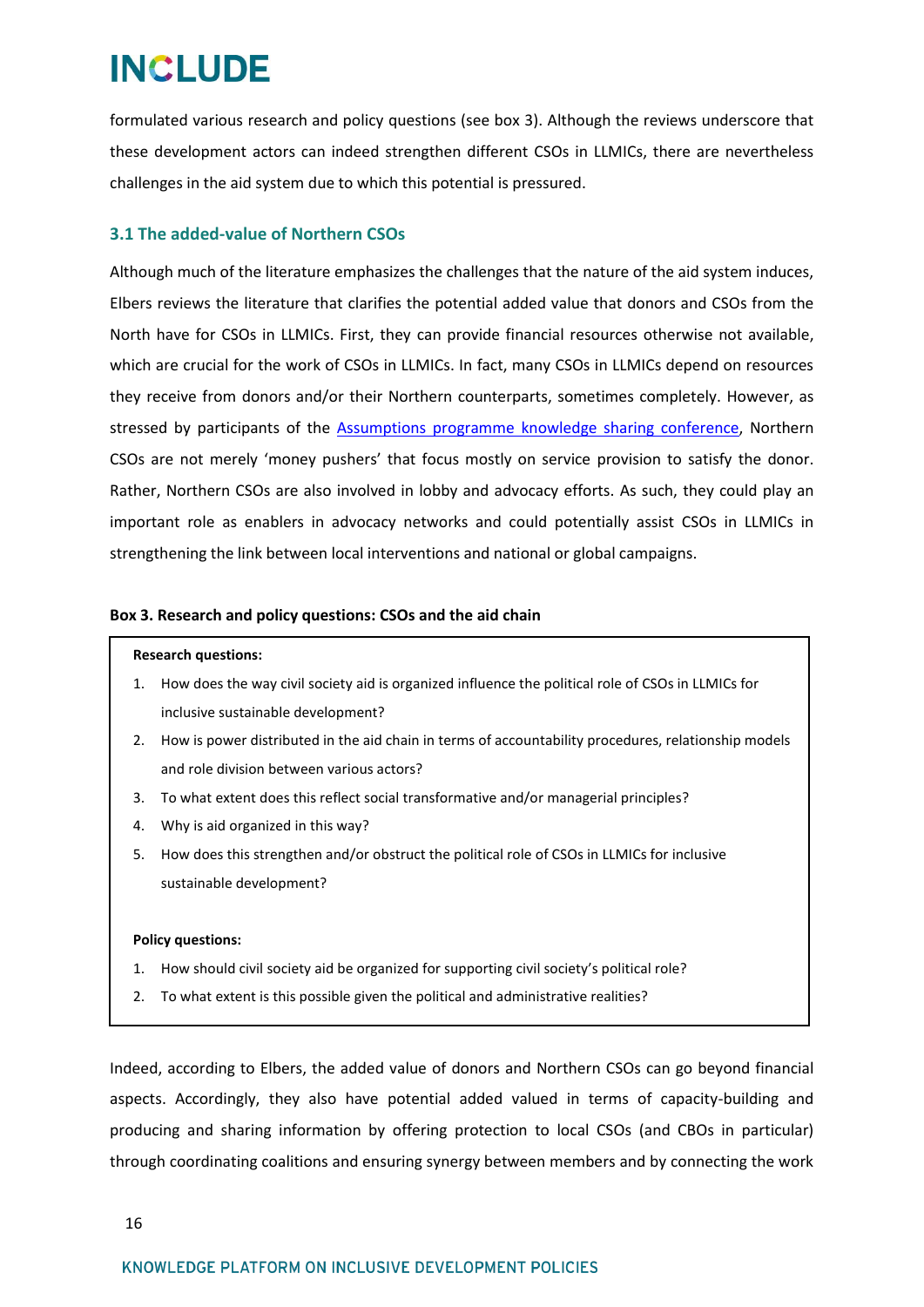of local CSOs to Northern audiences. Moreover, as donors and Northern CSOs tend to have more political power and influence in the global arena, collaboration with donors and Northern CSOs can strengthen the effectiveness of CSOs in LLMICs by lending credibility to local advocacy organizations and coalitions, and by advocating for the adoption of international treaties and norms, thereby pressuring national governments from the outside. Van Wessel also adds that collaborations between Northern and CSOs in LLMICs can produce effective campaign alliances and promote transnational networks.

### <span id="page-16-0"></span>**3.2 Challenges in the aid system and the consequences**

Due to the dependence of Southern CSOs on resources from governments and NGOs abroad, flows of aid operate in an environment that is power asymmetrical. Such power imbalances affect different CBOs differently. Yet these imbalances are not only induced by financial aspects of the aid chain, but there are more complex relationships between Northern CSOs and CSOs in LLMICS that go beyond the transfer of financial resources. The project team within this theme, led by Elbers, focuses on the interrelated 'rules' in the aid chain that regulate, for example, who is in and who is out, the roles and responsibilities of different actors, decision-making procedures and processes of information sharing.

The first challenge imposed by these interrelated rules and relationships is *top-down decisionmaking,* which affects CSOs in LLMICs, especially CBOs. As for example outlined by Nence, there a strong tendency among development actors to exclude CBOs from agenda-setting, design of development interventions and decision-making processes. Rather, the aid system mostly includes CSOs (and CBOs in particular) as pragmatic partners in the implementation of programmes and as a means to reach pre-defined development ends. As stressed by Van Wessel, for donors, this has advantages in terms of lowering transaction costs, ensuring greater transparency, dealing with freerider problems, and utilizing CSOs' relative flexibility in their responses to local needs. Yet according to Elbers, this can undermine CSO and CBO ownership over their advocacy work and therefore also their ability to stay committed to their missions. It can also undermine their ability to maintain strong beneficiary linkages and thereby their legitimacy, as it runs the risk of weakening local participation of beneficiaries.

Advocacy CSOs depend largely on donor resources to undertake their activities. In particular, as outlined by Nencel, funding of CBOs is often channelled through Northern NGOs, who receive largescale funding after which CBOs are contracted to do the implementing work on the ground. This creates the second challenge, *resource-dependency,* which impacts upon the functioning of CSOs. Consequently, the objectives of CSOs in LLMICs are dependent on (or they are pressured to align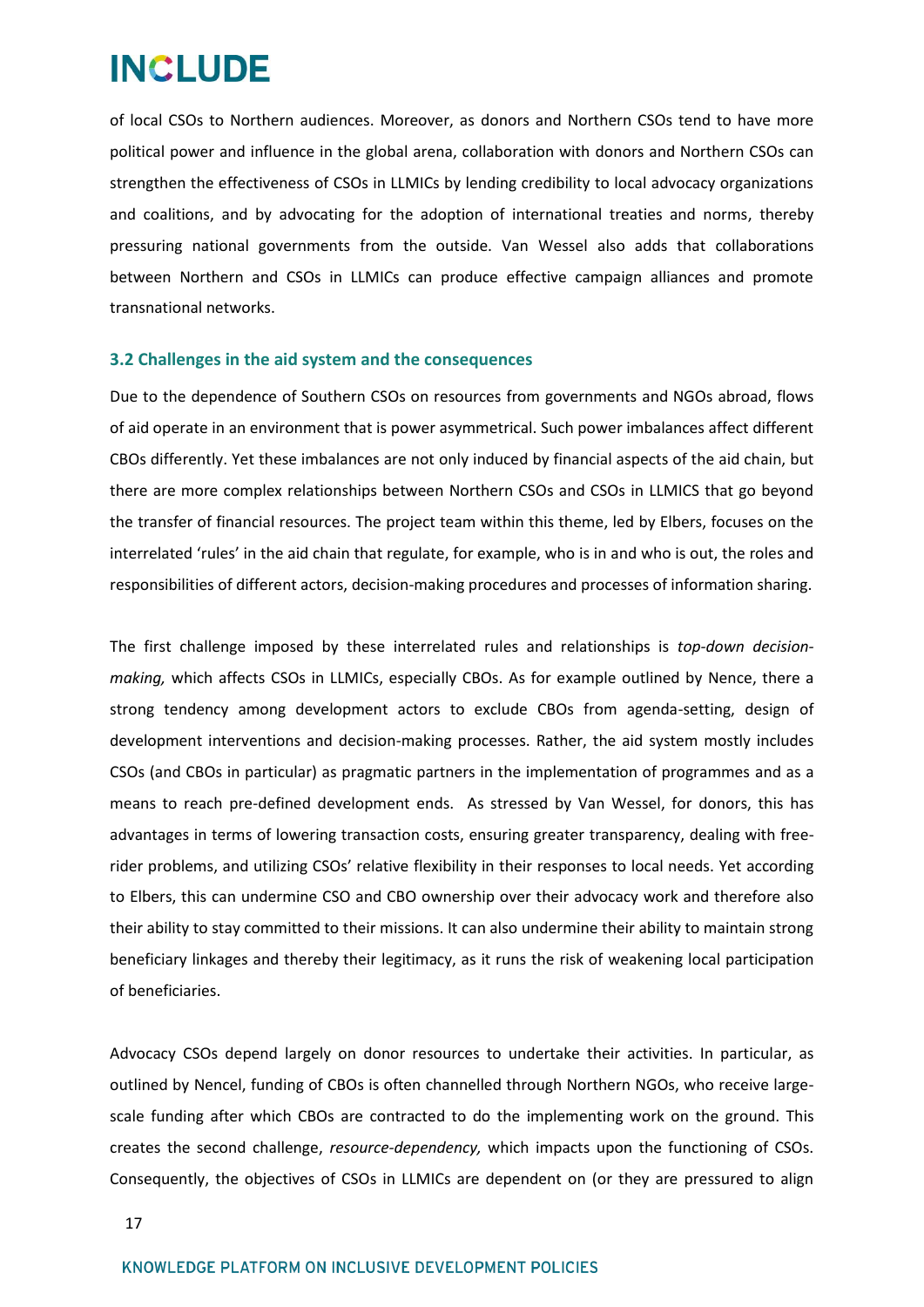their objectives with) the objectives of donors. As stressed in the review by Elbers, donor policy objectives tend to be more aligned with constantly changing donor "fashions" than local priorities and situational specificity. This is underscored by the review by Van Wessel's team, who stress that Southern CSOs experience fluctuations in funding due to the shifting priorities of their Northern international donors. As they note, "political, strategic and economic factors often influence the funding decisions of the bilateral donors, which in turn leads to instability in funding levels for countries, program areas and beneficiary organizations" (p. 9). In addition, in order to secure and maintain continuous flow of funding, many domestic CSOs adopt strategies that would serve the interest of those who control those resources, such as changing the agenda of their advocacy and limiting them to have a long-term strategy. Donors are also said to impose their preferences during the design and implementation of projects and interfere in the internal affairs of Southern NGOs. In addition, it can lead to a loss of staff and capacity, and a shift in focus from advocacy to service delivery.

Third, when selecting CSOs in LLMICs to work with, donors and Northern CSOs tend to favour more established, urban-based and professionalized CSOs and neglect smaller, less professionalized, ruralbased CSOs with stronger grassroots linkages. Selection criteria determine which local CSOs can become part of advocacy aid chains. As Nencel stresses, there is a trade-off between having an 'on the ground' approach and the burden imposed by the aid system for CSOs to become professionalized. The choice for large and professional CSOs may ease donor concerns that their money is being allocated wisely, but the effects of this *selection bias* on the ground can be damaging, because larger, more professional CSOs run the risk of having less legitimacy and weaker connections with the grassroots. As argued by Van Wessel, providing legitimacy to organizations that are able to "speak the same language" of the donor agencies means that such organizations are unable to engage in a dialogical interaction that would characterize a true grass root social movement. Moreover, according to Elbers, the demand for a very specific kind of professionalization results in widespread homogenisation among the organizations. And, according to Nencel, "it creates processes of inclusion and exclusion, which effects their possibility to be effective on the ground" (p. 18).

The fourth challenge is *top-down or upward accountability,* which means that the demand for accountability is often unequal. While the aim of CSOs' advocacy is to promote the interests of intended beneficiaries, their need for resources makes them more accountable to donors. As argued by Nencel, CBOs in LLMICs are expected to be accountable to others in the partnership, while the latter rarely report to the participating CBOs. Moreover, as stressed in the review by Elbers (p. 20),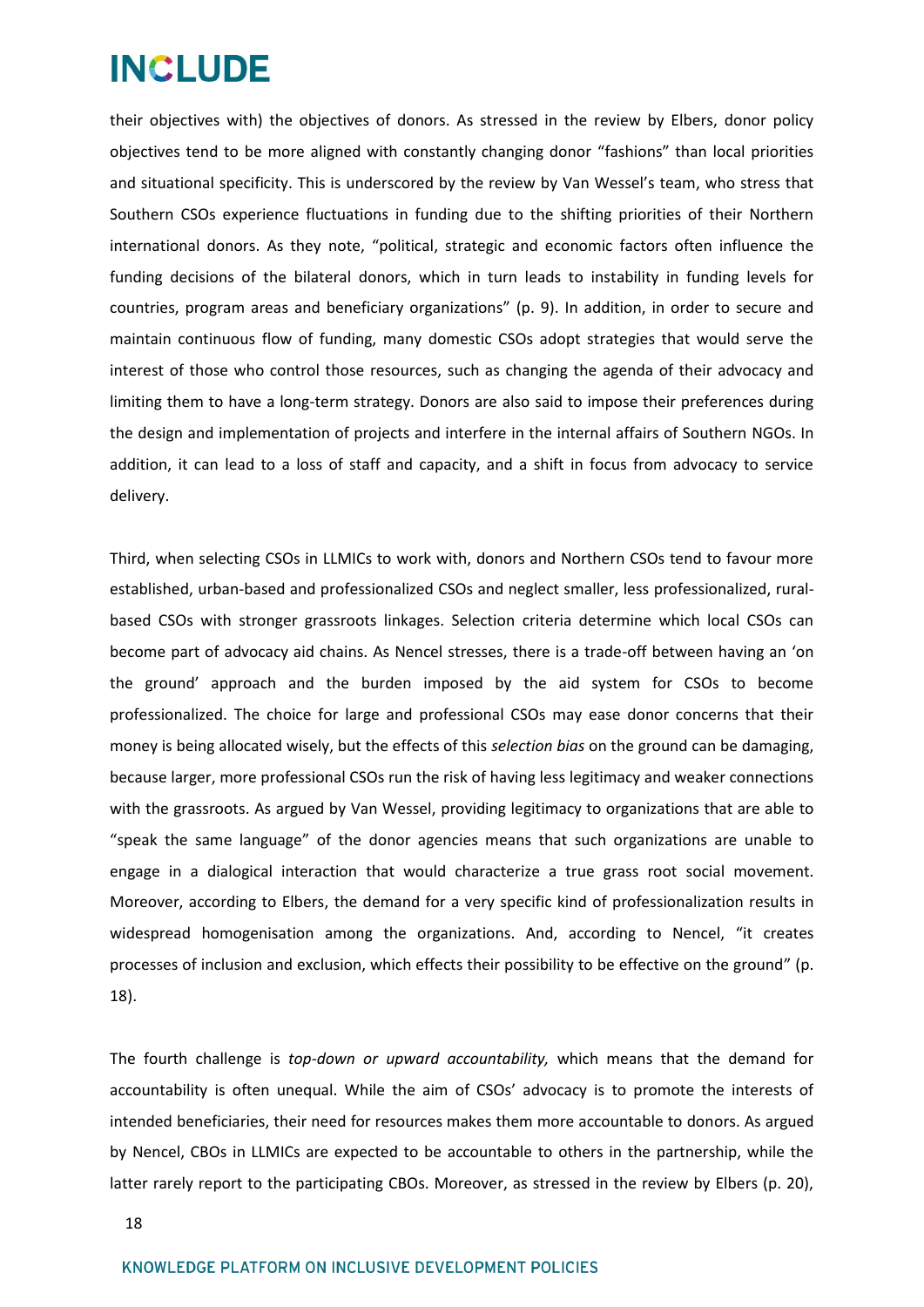accountability in aid chains is often measured in terms of tangible outcomes that can be achieved within a short duration. The risk is that Southern CSOs start focussing on short-term measurable outcomes rather than long-term investment towards their intended beneficiaries and organizational development. In addition, the prevalence of upward accountability pushes CSOs to shift their focus to bureaucratic processes to ensure their own resource stability, rather than concentrating on their own ToC. Hence, this can conflict with advocacy. More practical knowledge is needed about how bureaucratic requirements affect different types of CSOs differently, especially CBOs that work in contexts of what Nencel calls "chaos of urgencies", due to a lack of physical safety, food, housing, health care, etc. Moreover, more knowledge is also needed about how such challenges can be addressed when donors aim to work with CBOs.

### **Knowledge gaps 10–12**

- How does the institutional design of the aid chain affect different types of CSO in LLMICs differently in performing their political roles?
- How do bureaucratic requirements affect different types of CSOs differently, especially CBOs that work in vulnerable contexts?
- How can such challenges can be addressed when donors aim to work with CBOs?

### <span id="page-18-0"></span>**3.3 How should aid be organized and can this be done?**

According to Elbers, challenges in the aid chain can be overcome or mitigated when donors realize more explicitly that the rules embedded in the aid chain can have positive and negative effects on the work of CSOs in LLMICs. Accordingly, to ensure that CSOs are able to perform their political roles, the potential negative effects of the aid chain rules should be eliminated and the added value of Northern CSOs and donors in advocacy maximized. From the review by Nencel [\(summary of the](http://includeplatform.net/downloads/summary-literature-review-cbos-within-official-development-aid-system-kenya/)  [literature review\)](http://includeplatform.net/downloads/summary-literature-review-cbos-within-official-development-aid-system-kenya/), this means that when donors work with CSOs, questions should be asked as to 'who includes', 'who is included' and 'on whose terms'. This is underscored by Van Wessel, who stresses that it is essential to examine how autonomy plays out in collaborations between CSOs. Important questions are whether CSOs are able to make choices in allocating internal resources and whether they have "the freedom to invest its resources in activities that are unrelated to satisfying the obligations or expectations of an organization with which it develops a relation" (p. 25). Hence, political economy analyses are important in the selection of CSOs, the design of interventions and the implementation. Only by unpacking the key actors and power relations within the aid chain will it be possible to understand the possibilities and limitations for CSOs' political roles. For Spierenburg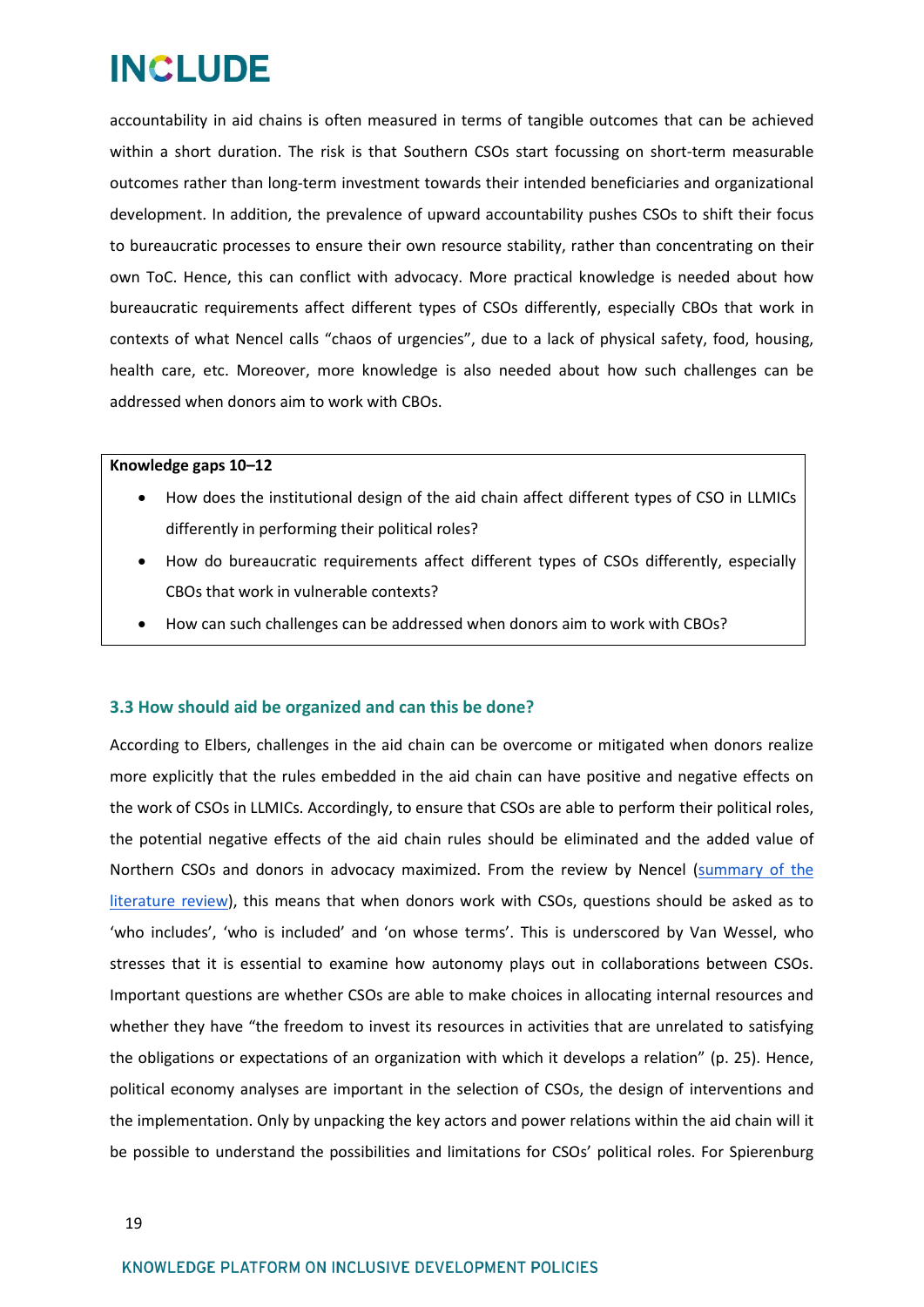[\(summary of the literature review\)](http://includeplatform.net/wp-content/uploads/2018/05/Twopager_Spierenburg_final.pdf), this also implies that donors should make explicit what type(s) of legitimacy they value and intend to promote, in order to avoid vicious cycle of upward accountability.

Crucially, in funding CSOs in LLMICs, donors should pay more attention to the context in which these CSOs operate. As Elbers stresses: "Understanding local contexts is a crucial factor for successful advocacy. However, the current emphasis on short-term projects by donors can be problematic for advocacy because it often fails to appreciate the long-term and complex nature of advocacy work on the ground" (p. 18). Also, Van Wessel [\(summary of the literature review\)](http://includeplatform.net/wp-content/uploads/2018/05/VanWessel_twopager_final.pdf) emphasizes that the added value of collaboration between Northern and Southern CSOs needs to be assessed considering the state and wider civil society contexts. As stressed in section 2 and given this reality, when selecting CSOs for collaboration, questions should be asked as to the composition of civil society, and how different collaborations can contribute to inclusive development. To exemplify this, Van Wessel notes that in India, professionalized CSOs are dominated by the educated urban middle classes, which poses questions of representation. By solely supporting such CSOs, other groups in society are excluded. Moreover, as she claims, some of these CSOs have acted as instruments of the state to counteract other CSOs.

As such, it is crucial to take into account how grassroots communities themselves perceive the CSOs that ought to represent them. The issue of misrepresentation by CSOs is also addressed by one of the research projects within the NWO-WOTRO funded research programme *Research for Inclusive Development in Sub-Saharan Africa (RIDSSA), [Barriers to Batwa Inclusion in Rwanda.](http://includeplatform.net/research-group/investigating-structural-barriers-to-batwa-inclusion-in-development/)* Accordingly, the Batwa are represented by the Rwandese community of potters, COPORWA, which receives funds from international NGOs that push for indigenous rights. In order to receive these funds, COPORWA actively adopts an indigenous narrative by referring to the Batwa community as the first to occupy the Rwandan territory. Yet the Batwa communities do not see themselves as indigenous and for them the concept has little resonance. The project finds that such misrepresentation has crucial implications for the social and economic inclusion of the Batwa.

When resource dependency and funding fluctuations are reduced, local ownership, autonomy and legitimacy of Southern CSOs might increase. Yet, an important question that arises is that since donors and NGOs also face accountability demands from their own electorates and members, is it possible for them to loosen accountability demands on Southern CSOs? Is it, for example, possible for donors, including the Dutch MFA, to abandon the focus on 'projectization'? Or are all partners trapped in the same system? A key question for further research is how to ensure accountability from both sides of the aid chain. Elbers stresses that whether aid benefits Southern CSOs in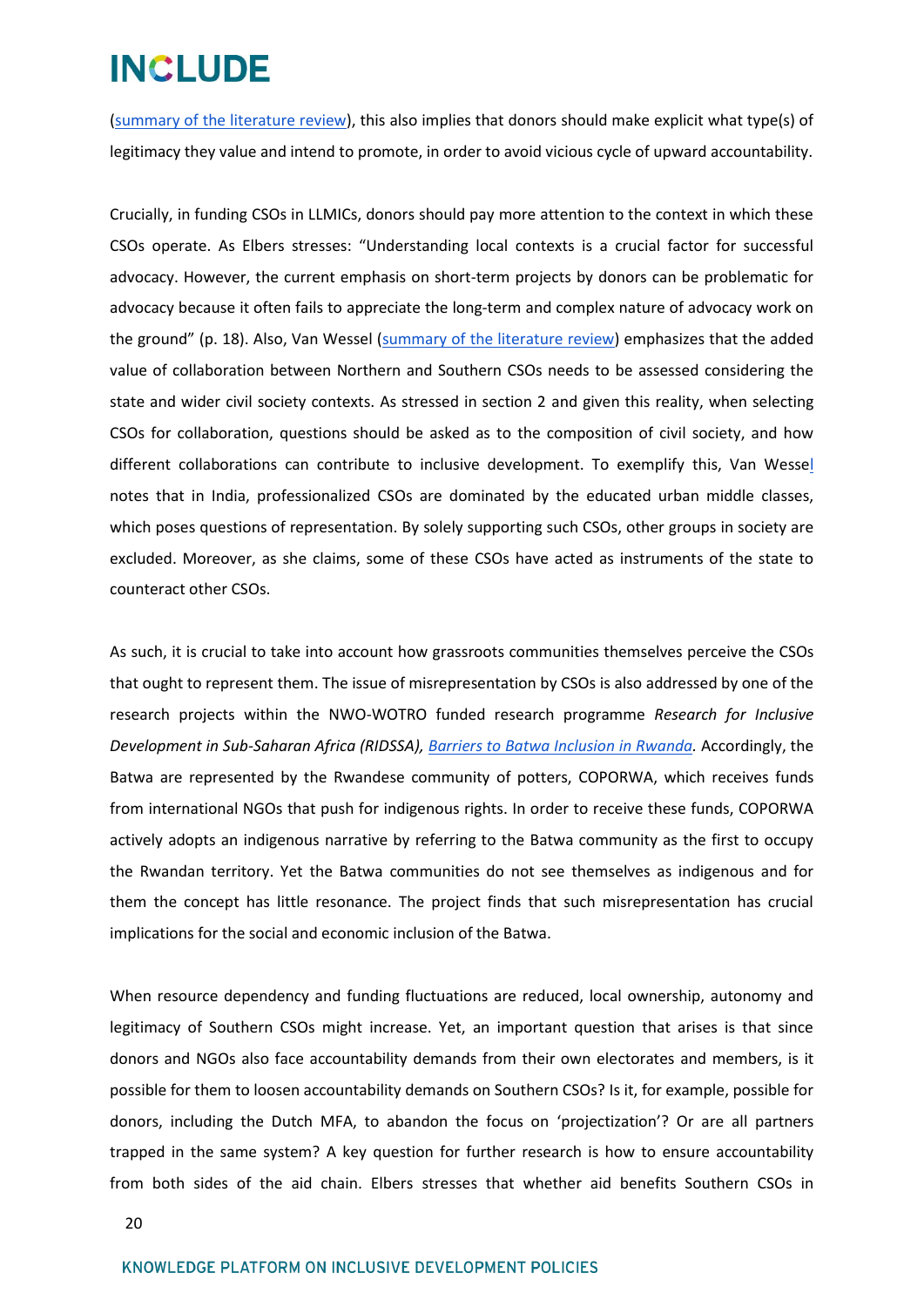performing their political roles depends on how the inherent power imbalances in the aid chain can be mitigated or even utilized. It depends, for example, on the conditions under which CSOs in LLMICs have agency to overcome the challenges in the aid chain. The effects of the selection bias towards large professionalized CSOs also depend on the conditions under which development partners can enhance the legitimacy of these CSOs in donor programs and approaches. This makes it necessary to understand how aid chains promote or impede efforts for various Northern and Southern CSOs. As significant knowledge gaps remain in this area, studying the relationship between aid chains and their effects on the advocacy activities of different types of CSOs is of vital importance.

### **Knowledge gaps 13–15**

- What is the relationship between aid chains and their effects on the advocacy activities of different types of CSO?
- How to ensure accountability of all actors in the aid chain, while at the same time not affecting CSOs autonomy, legitimacy and ownership?
- How can the inherent power imbalances in the aid chain be mitigated or even utilized?

## <span id="page-20-0"></span>**4. CSOs in an enabling environment**

As outlined in the ToC of the D&D framework, an important precondition for CSOs to perform their political roles is that they have the space to do so. Political space is then defined as the economic, social, political, legal and cultural conditions which stimulate the formation and functioning of civil society. It refers to the space that CSOs have (or don't have) to perform their political roles and implement their advocacy strategies. Important assumptions underlying the D&D framework are:

- CSOs need political space to perform political roles
- External aid by the Ministry and (mainly Northern) CSOs can strengthen CSOs in LLMICs in their political roles by offering protection in hostile environments and lobbying for improved political space

These assumptions relate to the notion that in Dutch foreign policy, creating space for CSOs is both a goal in itself and a means for enabling CSOs to work effectively. Following these assumptions, it is important to examine how restrictive environments affect the ability of CSOs to perform political roles as well as their internal organization, how international actors can support them in such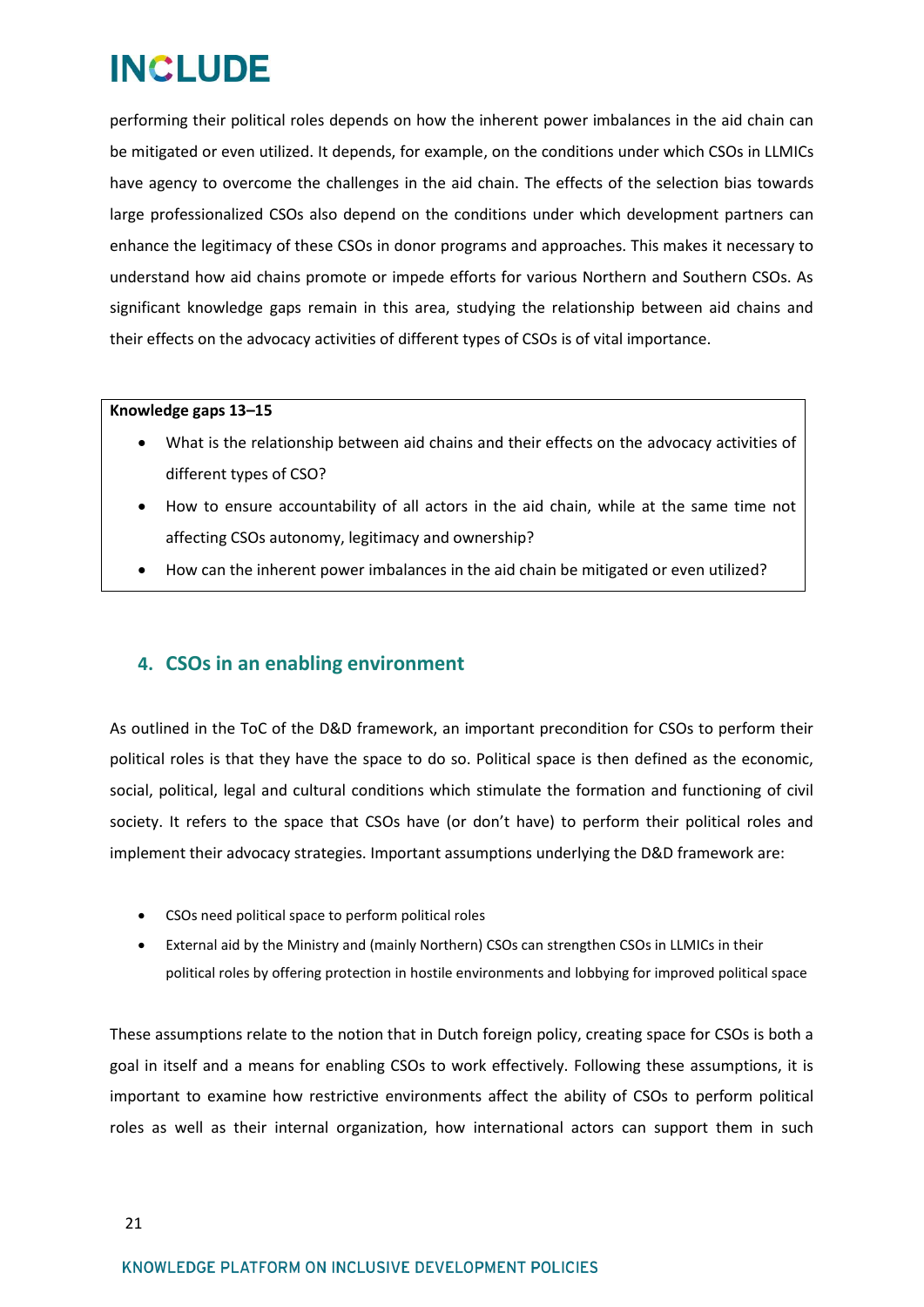environments and how they can contribute to improving political space. As such, various research and policy questions are formulated (see box 4).

### **Box 4. Research and policy questions: CSOs in an enabling environment**

#### **Research questions:**

- 1. Why is political space diminishing?
- 2. What role do various actors have in promoting and/or obstructing political space?
- 3. As seen from the perspective of CSOs, what are the constraining factors for the performance of their political roles?
- 4. How does shrinking political space affect the way CSOs organize?
- 5. How does this affect their political role?

### **Policy questions:**

- 1. How can the Ministry and Northern CSOs best contribute to safeguarding and/or enlarging political space for CSOs? (i.e. which vital elements/actors of political space can it influence, and how?)
- 2. How should the Ministry and Northern CSOs relate to CSOs in restrictive contexts, and how can they best support them in their political role in such environments (i.e. capacity, moral, political and/or financial support)? Also, what should they not do?
- 3. What can CSOs and the Ministry do to limit and mitigate risks in restrictive environments?

## <span id="page-21-0"></span>**4.1 Shrinking political space**

The literature reviews do not challenge the core assumption that CSOs need political space to perform political roles and that foreign aid can help enhance this space. In this respect, the curbing of civic space that is observed by CIVICUS [\(State of Civil Society report 2017\)](https://www.civicus.org/index.php/state-of-civil-society-report-2017) can be perceived as a challenge to CSOs' political roles (albeit not in all contexts, and not for all CSOs) and hence, to D&D. There are several ways in which the political space of CSOs is restricted, both by state and non-state actors (such as private companies). The most obvious is by using physical force against CSOs and activists. As stated in the State of Civil Society report 217, "around the world, it is becoming increasingly dangerous to challenge power, and to do so risks reprisals". Yet, often restrictions are not as such violent, but aimed at hindering the work of CSOs, for example by restricting physical access to territories and populations or by refusing permission to operate in specific areas. For instance, as discussed in the literature review by Van Wessel, India increasingly constrains civic space by preventing CSOs from intervening in areas of defence, law and order and foreign policy. These areas are completely closed for the influence of civil society, as the state has monopoly of decisionmaking power on these matters.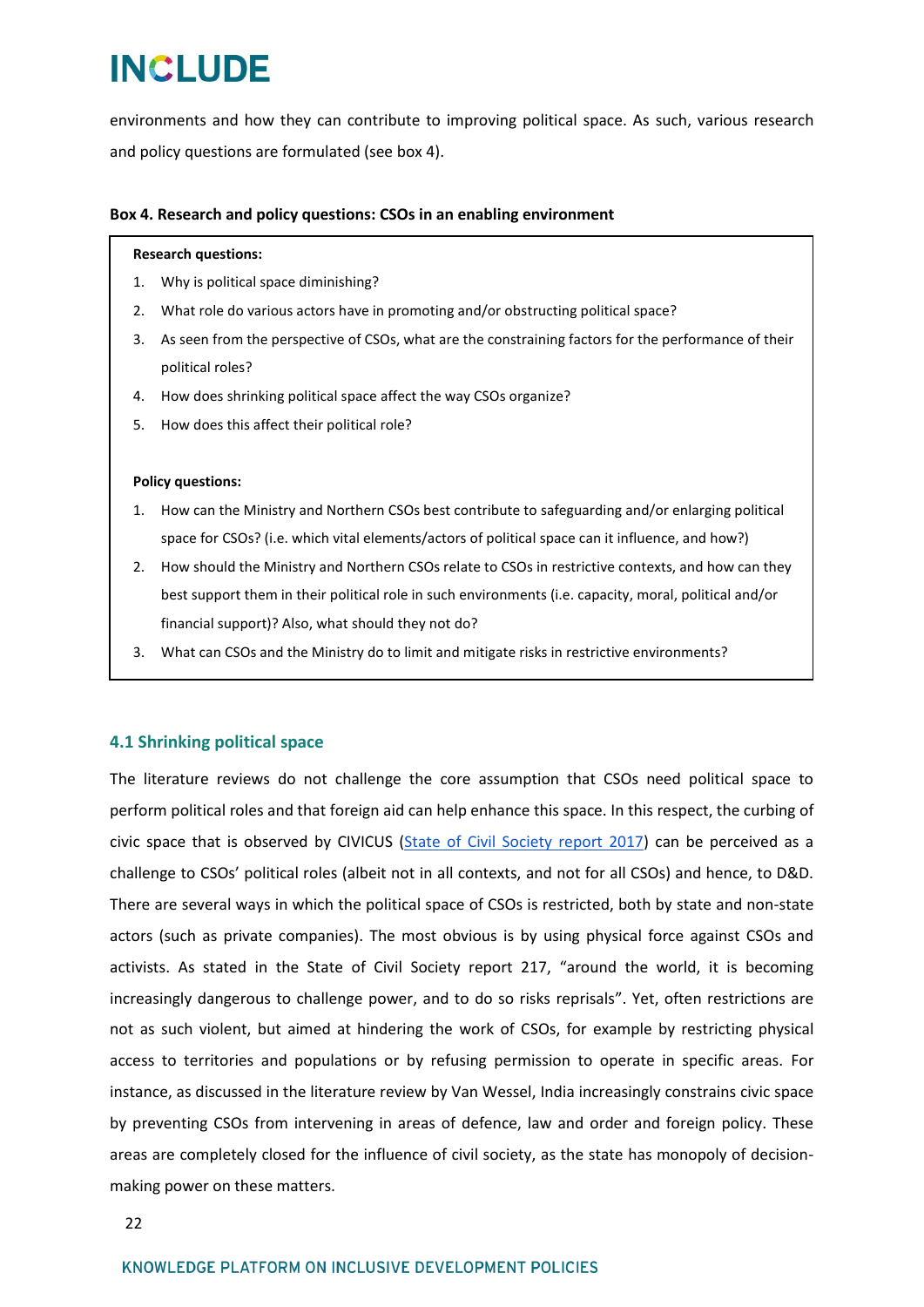In addition, civic space is also restricted by legislative and regulatory measures or by controlling how CSOs are funded. Such measures are especially applied to CSOs that receive money from abroad. For example, as Verschuuren stresses, in Ethiopia, the Charities and Societies Proclamation 2009 categorizes CSOs and determines the kind of work organizations are permitted or prohibited from doing primarily based on the sources of funding. It specifies that CSOs receiving more than 10% of their funding from foreign sources are not allowed to be involved in advocacy on matters like human rights and democracy, and also that CSOs cannot spend more than 30% of funds to staff and administration. This has radically altered the way CSOs allocate their budgets and their ability to engage in certain kinds of work.

Proclaiming the state of emergency is another regulatory way in which authorities can restrict the political space of CSOs. As stressed by Verschuuren, in Ethiopia, the 2016 state of emergency included far-reaching limits on freedom of speech, movement and association. Indeed, across the world there are examples of how CSO activities are restricted—whether intentionally or unintentionally—by authorities proclaiming a state of emergency. One example is provided by the French prohibition of mass demonstrations during the 2015 Climate Conference in Paris (see Activism, Artivism and beyond 2017), which followed after the terrorist attacks in Paris in November 2015, and the subsequent proclamation of the state of emergency.

Finally, the work of CSOs is also hindered by delegitimizing and intentionally stigmatizing them. For example, as outlined by Verschuuren, the Ethiopian state justifies the funding restrictions imposed on CSOs by claiming that it aims to ensure that funds are allocated properly and to prevent excessive overhead costs. In addition, Ethiopian CSOs are also openly attacked on grounds of suspicion of foreign political meddling, fears of violent extremism and anti-elite attitudes. This is facilitated by state influence over the media, public narratives that reinforce anti–civil society suspicions and weak-rooted formal NGO-sectors.

### **Knowledge gap 16**

 How does the shrinking of civic space by various state and non-state actors affect different types of CSOs?

This obviously impacts on the extent to which CSOs are able to perform their political roles. In general, CSOs in a restricted environment will become less confrontational and more cooperative in their strategies and tactics. This means that the watchdog function of CSOs is under threat. Also,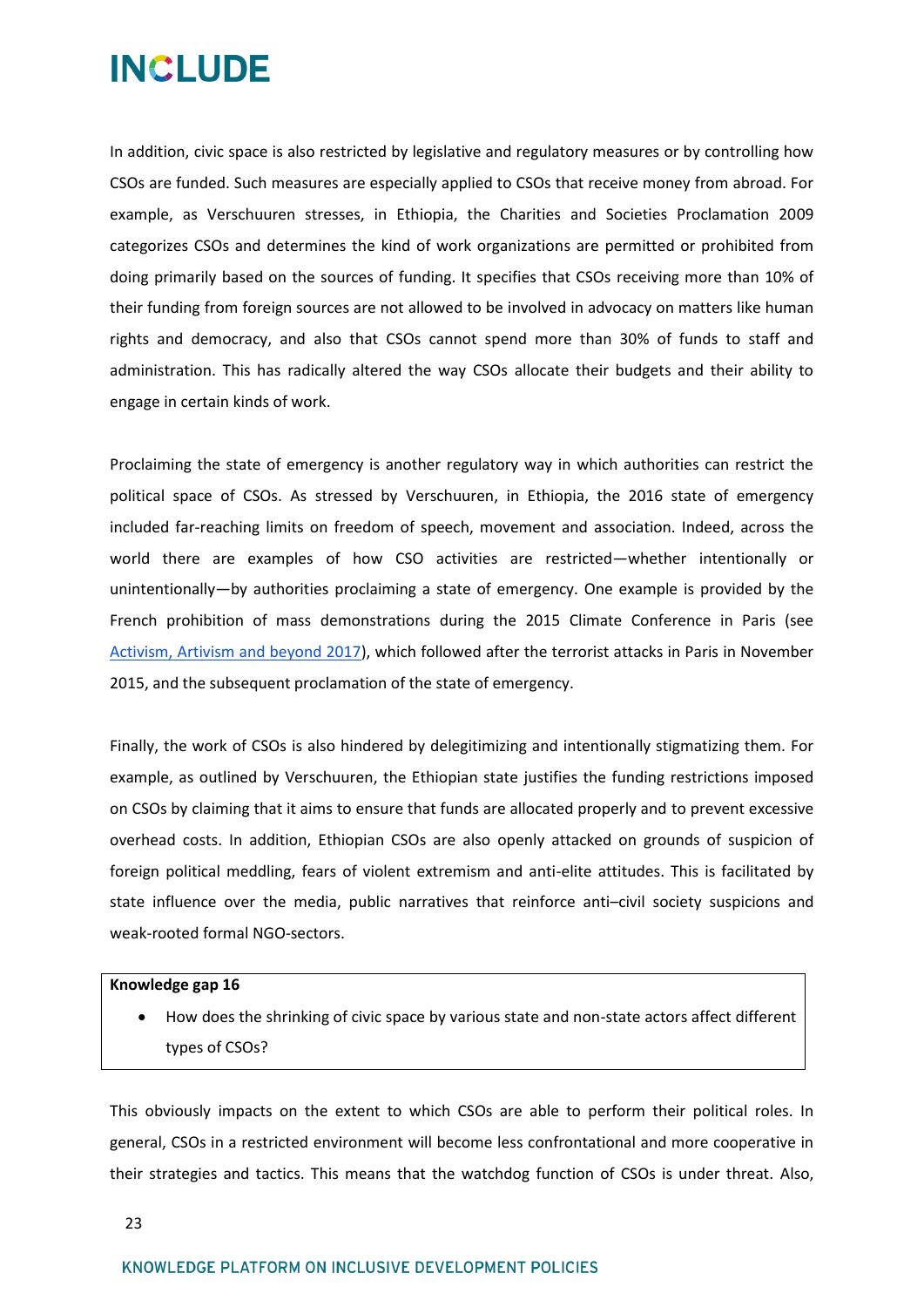because of funding challenges, CSOs have capacity and staff constraints. As a consequence, CSOs tend to focus on service-delivery instead. As argued by Verschuuren, "the majority of Ethiopian CSOs have chosen to shift their activities toward technical development and local service delivery work, moving away from any issues that could be construed as politically sensitive" (p. 36). When CSOs are too adaptive to the dominant political order, they run the risk of losing grassroots support, thereby losing on their representational function. Moreover, sometimes restrictions cause CSOs to cease to exist entirely. Yet as Verschuuren stresses, "little has been written on the impact of these executive orders on the operations of CSOs generally, further research is required in this regard" (p. 31). A key question to be answered is how the shrinking of civic space by various state and non-state actors affects different types of CSO differently.

### <span id="page-23-0"></span>**4.2 What can donors do to help CSOs in restrictive environments?**

The literature reviews do not explicitly provide recommendations as to what donors and CSOs in the North can do to help CSOs that operate in a restrictive environment. However, a general recommendation is to take the local context into account. The contexts in which CSOs operate are highly complex and organizations themselves are far from homogenous. More knowledge is needed of how specific CSOs change and adapt to different restrictive contexts. Such knowledge is for example needed for donors in order to 'do no harm' because foreign funding can impact on CSOs ability to fulfil political roles.

Verschuuren [\(summary of the literature review\)](http://includeplatform.net/wp-content/uploads/2018/05/Finaltwopager_Verschuuren.pdf) stresses that when political space is restricted, donor countries and Northern CSOs can play a role in terms of political dialogue, or through direct assistance to CSOs adapting to a new regime. Yet more research is needed on how exactly this can help CSOs in restrictive environments. Moreover, Verschuuren's research project explicitly examines whether there are possibilities for CSOs in Ethiopia to look beyond their own jurisdiction and find support and space in international law, as there are many international agreements that guarantee the political space of CSOs. During the [Assumptions programme knowledge sharing conference,](http://www.includeplatform.net/report-new-roles-csos-inclusive-development-knowledge-sharing-conference-results-literature-review/) it was furthermore stressed that CSOs use the opportunities they have to proceed with their activities (for example in Ethiopia). In order to better support them in doing so, it is valuable to gain more insight in the ways in which different types of organizations circumvent or adapt to restrictions.

### **Knowledge gaps 17–18**

- How do different types of CSOs change and adapt to different restrictive contexts?
- What can donors do to support CSOs in restrictive environments?